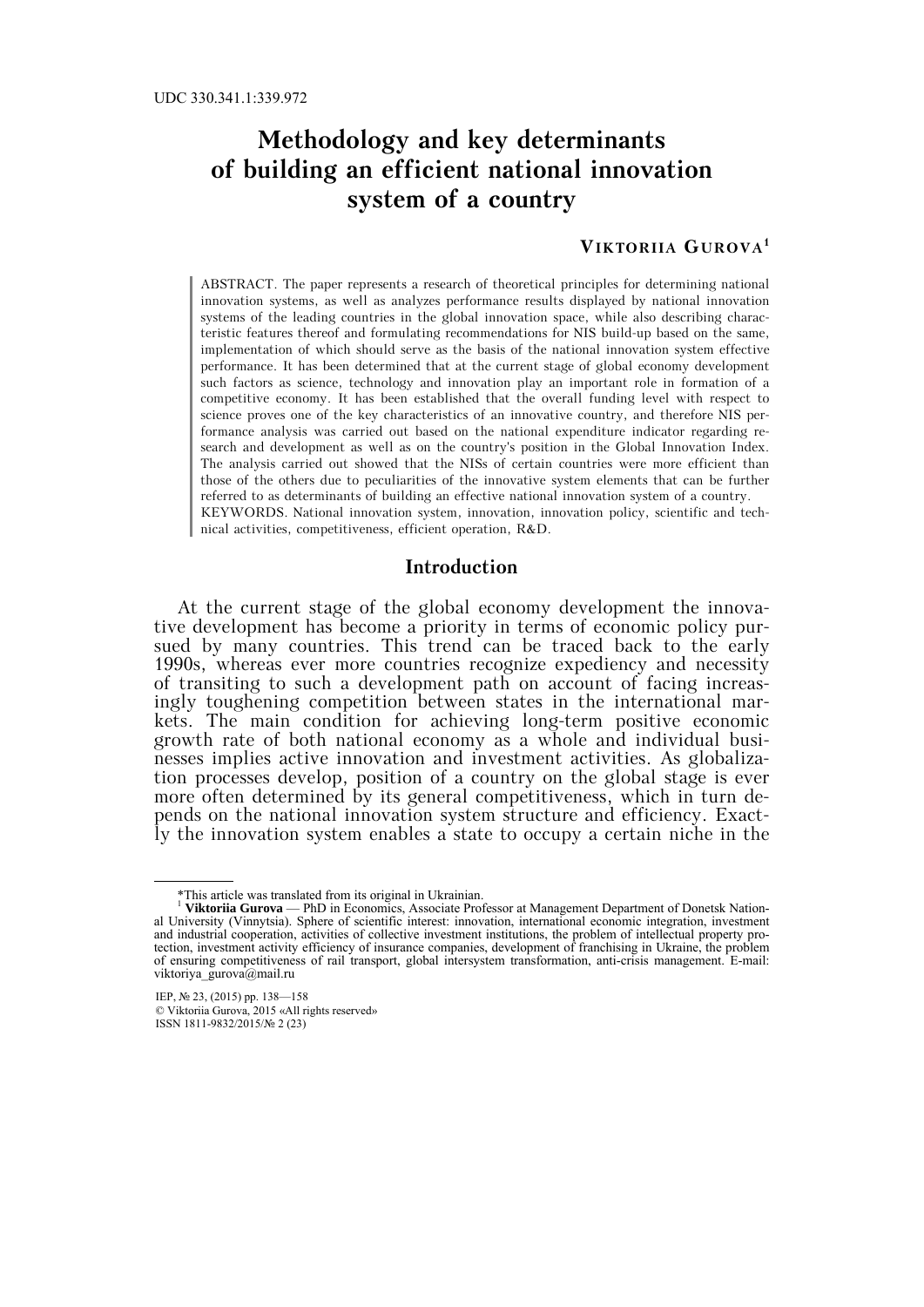international labour division system as well as gain weight and status in terms of international relationship.

Building an efficient innovation model of economic development proves only possible in case of mutually beneficial partnership between the state and businesses, combining national and corporate interests and providing for a business environment conducive to innovation. Support and promotion of processes aimed at creation and commercialization of new technologies are officially recognized in most countries as the basis of national competitiveness strategies and imply a priority for the national economics policy<sup>2</sup>.

Modern geo-economical, technical and technological changes produce a significant impact on the internationalization processes in terms of establishing a global innovation environment implying uniform conditions for development of national and international innovation systems directly influencing the principles, methods and features of developing and implementing the innovative strategies of corporations, states and integration associations.

The issue of forming an efficient national innovation system is the subject of studies carried out by the leading foreign scientists, such as: B. Lundvall<sup>3</sup>, S. Metcalfe<sup>4</sup>, R. Nelson<sup>5</sup>, D. North<sup>6</sup>, P. Romer<sup>7</sup>, C. Freeman<sup>8</sup>, J. Schumpeter<sup>9</sup>, Yu. Yakovets<sup>10</sup> and others. In turn, the leading national scholars such as L. Antoniuk<sup>11</sup>, Yu.Bazhal<sup>12</sup>, V. Heyets<sup>13</sup>,

the Business Cycle / J. A. Schumpeter; translated from English by V. Stark. — К.: Kyiv-Mohyla Academy, 2011. — 242 p. [In Ukrainian]. 10 *Yakovets Y.V.* Epochal innovations of the XXI century / Y.V. Yakovets; P. Sorokin-N.Kondratieva Interna-

tional Institute —M.: Economics, 2004. — 444 p. [In Ukrainian].<br><sup>11</sup> *Antoniuk L.L., Poruchnyk A.M., Savchuk V.S.* Innovations: theory, mechanism of development and commer-

<sup>&</sup>lt;sup>2</sup> *Fedirko O.* National innovation system as state innovation policy subject [Electronic resource]. — Access mode: http://www.iepjournal.com/journals/6/2007\_03\_Fedirko.pdf. [In Ukrainian]. 3 *Lundvall B-A.* National Innovation Systems: Towards a Theory of Innovation and Interactive Learning/ B-A.

Lundvall.- London, Printer, 1992. — 317 p. 4 *Metcalfe S.* The Economic Foundations of Technology Policy: Equilibrium and Evolutionary Perspectives / S.

Metcalfe// Handbook of the Economics of Innovation and Technological Change. — Oxford (UK)/Cambridge (US):

Blackwell Publishers, 1995. — P. 409-512<br>
<sup>5</sup> *Nelson R.* National Innovation Systems. A Comparative Analysis/ R. Nelson.- New York/Oxford, Oxford<br>
University Press, 1993. — 560 p.

North D. Institutions, Institutional Change and Economic Performance / D. North; / Translated from English by A. N. Nesterenko; preface and editing by B.Z. Milner. — М.: Economic Book Fund *Nachala*, 1997. — 180 p.

Romer P.M. Endogenous technological change / P.M.Romer // Journal of Political Economy. 1990, October. V. 98. № 5. P. 71-102.<br><sup>8</sup> *Freeman C*. The National System of Innovation in Historical Perspective // Cambridge Journal of Economics.

<sup>— 1995. —</sup> № 19 (1), February. — Р. 5-24. 9 *Schumpeter J. A.* The Theory of Economic Development. An Inquiry into Profits, Capital, Credit, Interest, and

cialization: Monograph. — K.: KNEU, 2003. — 394 p. [In Ukrainian].<br>
<sup>12</sup> *Bazhal Y*. Development of the national innovation system as a part of Ukrainian information society [Electronic resource]. — Access mode: http://www http://www.ekmair.ukma.kiev.ua/bitstream/123456789/412/1/

 $\overline{H}$ eyets V.M. Innovative prospects for Ukraine / V.M. Heyets, V.P. Semynozhenko. — Kharkiv: Constanta,  $2006. - 272$  p.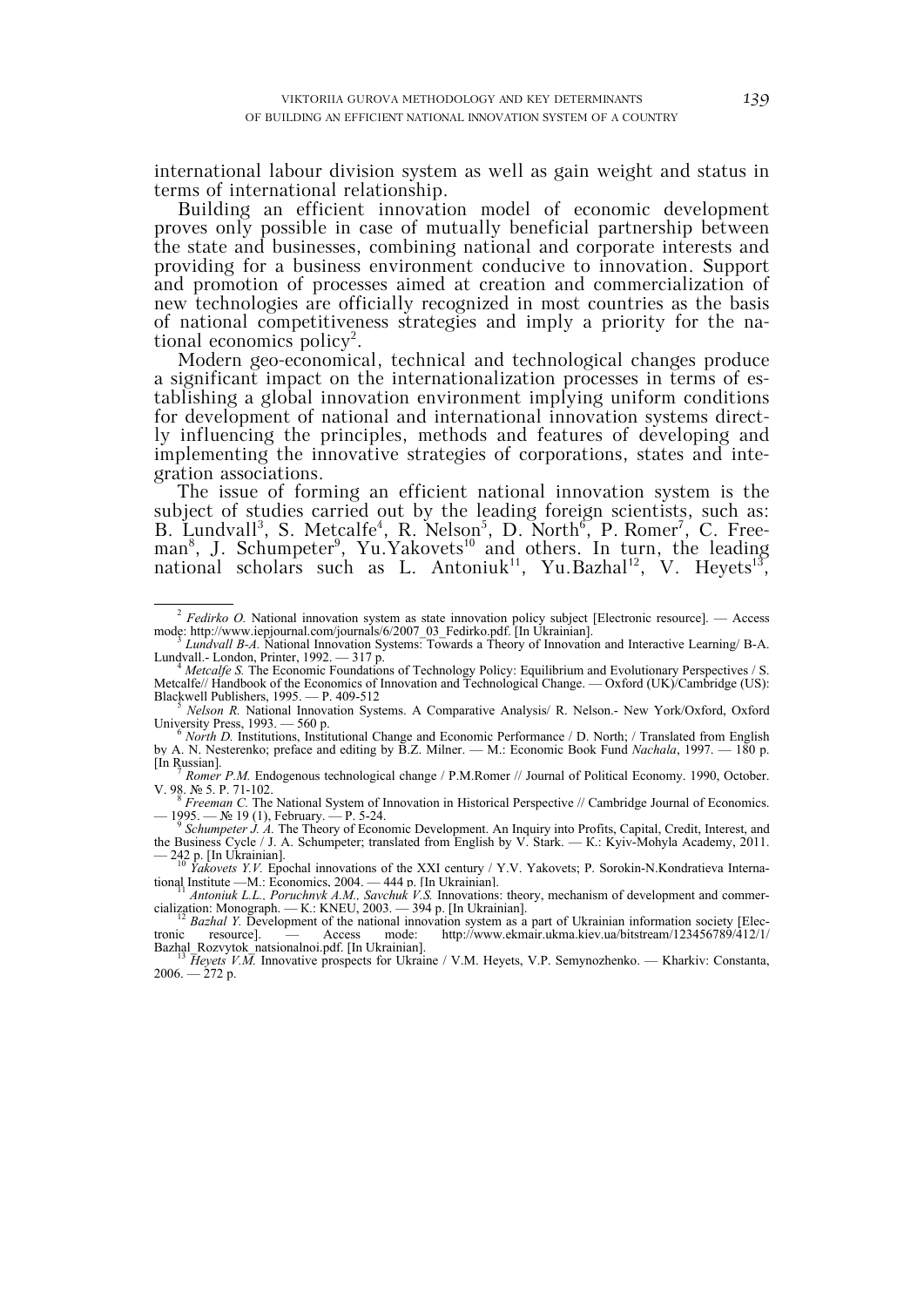Yu. Makohon<sup>14</sup>, A. Poruchnyk<sup>15</sup>, L. Fedulova<sup>16</sup> and others are engaged in studying foreign experience in formation and operation of the national innovation systems with the purpose of applying the same while building the NIS in Ukraine.

## **Setting objectives**

Despite high degree of studying the issue, not all of its scientific aspects have been sufficiently covered in the modern scientific literature. In particular, the problem of selecting the national innovation system building model is rather urgent both in terms of methodology and applicability. In the context of Ukraine, whose economy requires coordinated state policy in the field of innovation, quite important is to conduct analysis of the experience and performance of national innovation systems applied by the leading countries in the global world scientific and technological space. The objective of this research is to analyze performance results displayed by national innovation systems of the leading countries in the global innovation space aimed at describing characteristic features thereof and formulating recommendations for NIS build-up in Ukraine.

#### **Main part**

The objective of innovation activities carried out by a state (in the field of education, research and development, design, production, technical and technological, foreign economic relations etc) is a continual structural upgrade of the economic system along with upholding national interests by consolidating the efforts of enterprises, industries and regions for effective implementation of the scientific and technical progress achievements in both domestic and foreign markets. It is the state that contributes to improving national competitiveness, the modern management concept for which is based on the effective business functioning principles, flexibility of state regulation thereof and excellence of infrastructure.

In developed countries an innovative model of economic development has been formed based on intensive production and use of new

<sup>&</sup>lt;sup>14</sup> *Makohon Y.V.* Prospects for regulation of innovation activity in Ukraine / Y.V. Makohon // Problems and prospects of innovation activity development in Ukraine: Materials from the 5th International Business Forum (Kyiv, March 22, 2012) / editor-in-chief А.А. Mazaraki — К. : Kyiv. Nat. univ. of trade and econ., 2012. — 297. (p. 170-172). [In Ukrainian]. 15 *Antoniuk L.L., A.M. Poruchnyk, V.S. Savchuk.* Innovations: theory, mechanism of development and commer-

<sup>&</sup>lt;sup>15</sup> *Antoniuk L.L., A.M. Poruchnyk, V.S. Savchuk.* Innovations: theory, mechanism of development and commer-<br>cialization: Monograph. — K.: KNEU, 2003. — 394 c. [In Ukrainian].<br><sup>16</sup> *Fedulova L.* Development of the nationa

Ukrayiny. — 2005. — No.4. — p. 35-47. [In Ukrainian].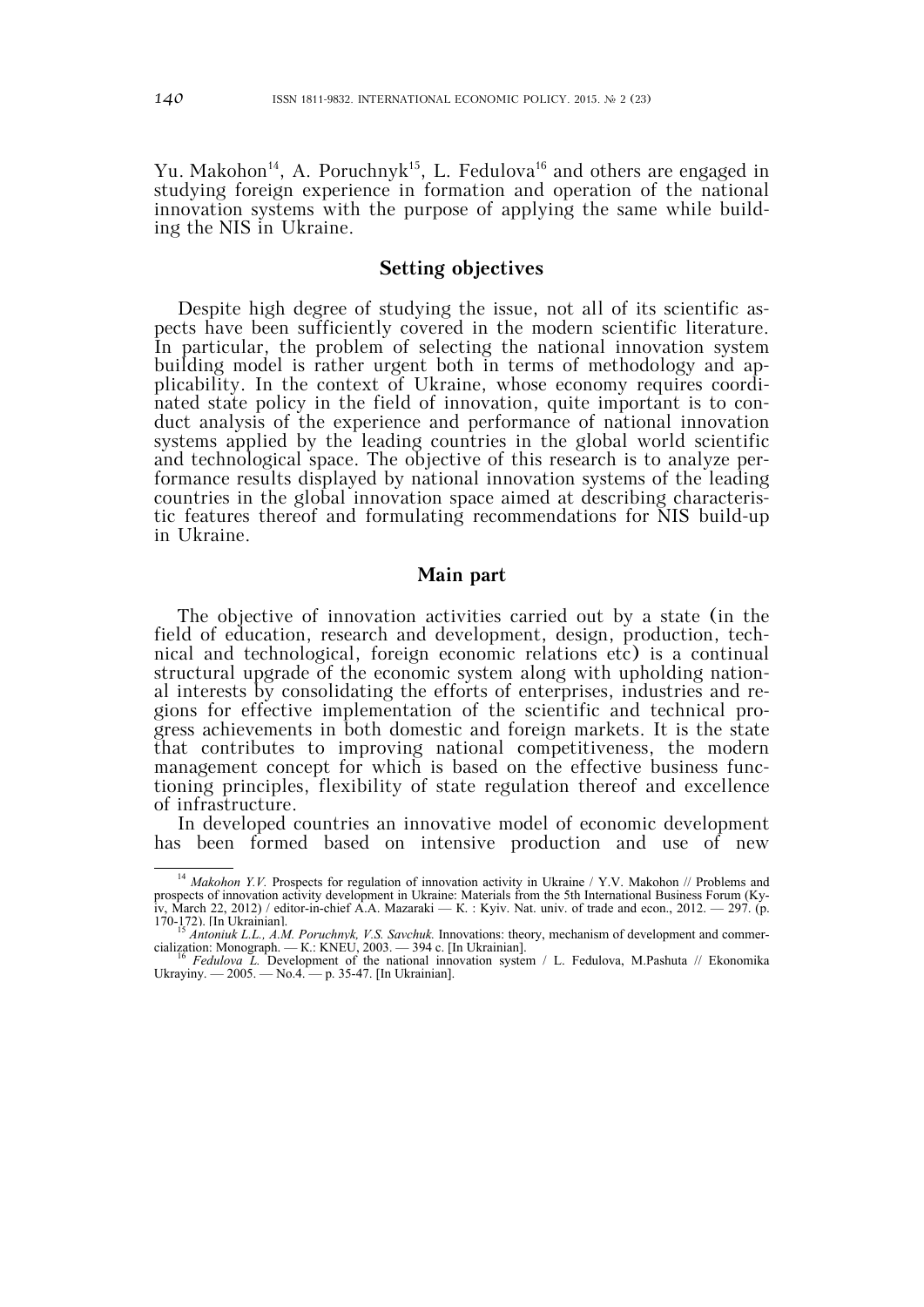knowledge due to implementation of which in such spheres as education, technology and production growth of GDP from 70% to 85% is currently achieved. The positive impact of innovation on the competitiveness of the economy is manifested by growth of productivity and added value as well as by structural upgrading of the economy, increasing the share of high-tech and knowledge-intensive industries in the structure of production and export, while also by product quality improvement and hence expansion of markets.

After the financial crisis, the science, technology and innovation (STI) make a vital contribution to sustainable and durable economic recovery process as well as to forming long-term prospects for economic growth in all countries of the world. Science, technology and innovation can open up new ways of solving certain major problems the society is facing: demographic change, global healthcare issues and climatic changes. To meet these objectives, it is vital that countries maintain productive investments in knowledge. STI have never played a more important role. Another important role in the integration of science, technology and innovation and their impact on economic development is vested in the model of the national innovation system existing in the country.

#### **Theoretical principles for national innovation system determination**

The concept underlying the theory of national innovation systems is based on the pre-requisite that understanding ties and relationships between participants in an innovation process is the key to development of 'innovative production'. Innovation and technological progress are spawned by a complex set of relations and interactions between the innovation process participants, which produce, distribute and make use of the new knowledge. Innovative development of a country depends largely on how effectively these participants interact as elements of a collective system of knowledge creation and use thereof for the purpose of ensuring technological progress and competitiveness.

The NIS formation theory founders are C. Freeman<sup>17</sup> (the Science Policy Research Unit of the University of Sussex, Great Britain), B.-A. Lundvall<sup>18</sup> (Uppsala University, Sweden) and R. Nelson<sup>19</sup> (Columbia

<sup>&</sup>lt;sup>17</sup> *Freeman C*. The National System of Innovation in Historical Perspective // Cambridge Journal of Economics. — 1995. — № 19 (1), February. — Р. 5-24. 18 *Lundvall B-A.* National Innovation Systems: Towards a Theory of Innovation and Interactive Learning/ B-A.

<sup>&</sup>lt;sup>18</sup> *Lundvall B-A.* National Innovation Systems: Towards a Theory of Innovation and Interactive Learning/ B-A. Lundvall.- London, Printer, 1992. — 317 p.<br><sup>19</sup> *Nelson R.* National Innovation Systems. A Comparative Analysi

University Press, 1993. — 560 p.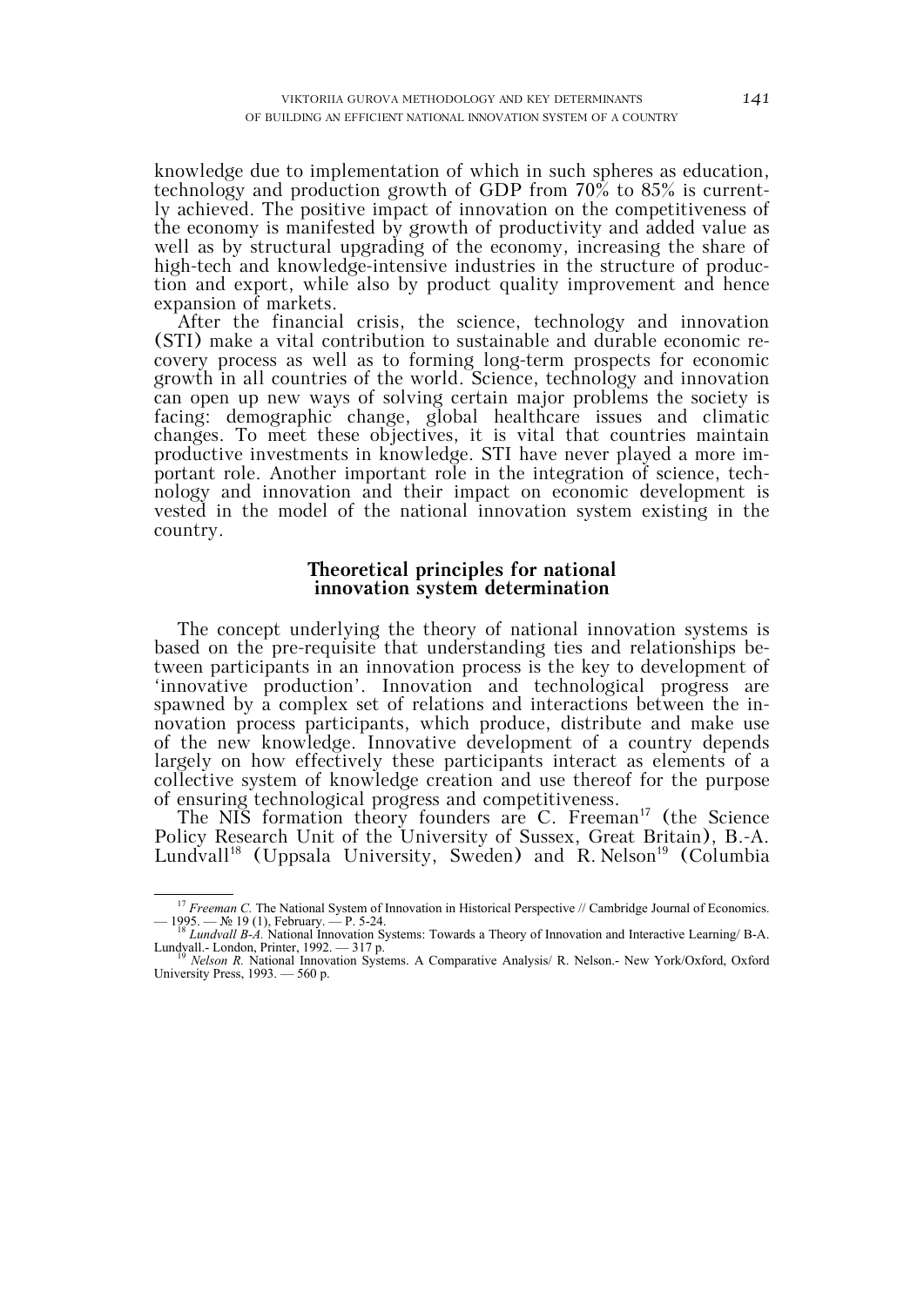University, USA), who have analyzed development of innovation activity in different countries and based on that offered a definition of the NIS.

At that, the research was based on the results previously obtained by J. Schumpeter<sup>20</sup> (Theory of Economic Dynamics), F. Hayek<sup>21</sup> (concept of dispersed knowledge), D.North<sup>22</sup> (institutional theory), R. Solow<sup>23</sup> (scientific and technical progress role in economic growth), P. Romer<sup>24</sup> and R. Lukas (new growth theory). Each of the above authors offered his own definition of the NIS focusing on its individual elements and relationships.

The central role in J. Schumpeter theory was vested in the innovation. He would describe it «as a new production function»<sup>25</sup>. This could imply manufacture of a new product, implementation of new organization forms, merger, discovery of a new market etc. Innovation differs from discovery (novelty), which precedes innovation. All cycles are generated by innovation (innovative discoveries) being the final results of implementing the innovation aimed at changing the object of management and generating economic, social, technological, environmental or other effect.

A great influence on formation of the innovation systems theory was produced by works of F. Hayek, who had formulated the concept of dispersed knowledge. At the core of the latter is understanding of the market as a special kind of informational device using prices to detect, use and coordinate knowledge possessed by millions of independent people. J. Schumpeter and F. Hayek laid the foundations of the attitude to innovation as to a source of economic growth. However, while actively working both scientists did not represent the mainstream of economic theory<sup>26</sup>.

<sup>&</sup>lt;sup>20</sup> *Schumpeter J. A.* The Theory of Economic Development. An Inquiry into Profits, Capital, Credit, Interest, and the Business Cycle / J. A. Schumpeter; translated from English by V. Stark. — К.: Kyiv-Mohyla Academy, 2011. — 242 p. [In Ukrainian]. 21 *Hayek F.A.* The Use Knowledge in Society [Electronic resource] / F.A. Hayek // American Economic Re-

view<sub>.</sub> — 1945. — V. 35, no 4. — Access mode: http://www.econlib.org/library/Essays/hykKnw1.html.<br><sup>22</sup> *North D.* Institutions, Institutional Change and Economic Performance / D. North; / Translated from English

by A. N. Nesterenko; preface and editing by B.Z. Milner. — М.: Economic Book Fund *Nachala*, 1997. — 180 p. [In Russian]. 23 *Solow R. M.* The Economics of Resources or the Resources of Economics / Robert M. Solow. // The Ameri-

can Economic Review, Papers and Proceedings of the Eighty-sixth Annual Meeting of the American Economic Association. — 1974. — C. 1–14.<br><sup>24</sup> *Romer P.M.* Endogenous technological change / P.M.Romer // Journal of Political Economy. 1990, October.

<sup>&</sup>lt;sup>24</sup> *Romer P.M.* Endogenous technological change / P.M.Romer // Journal of Political Economy. 1990, October. V. 98. № 5. P. 71-102.<br>V. 98. № 5. P. 71-102.<br>*Schumpeter J. A.* The Theory of Economic Development. An Inquiry

and the Business Cycle / J. A. Schumpeter; translated from English by V. Stark. — К.: Kyiv-Mohyla Academy, 2011. — 242 p. [In Ukrainian]. 26 *Hayek F.A.* The Use Knowledge in Society [Electronic resource] / F.A. Hayek // American Economic Re-

view. — 1945. — V. 35, nо 4. — Access mode: http://www.econlib.org/library/Essays/hykKnw1.html.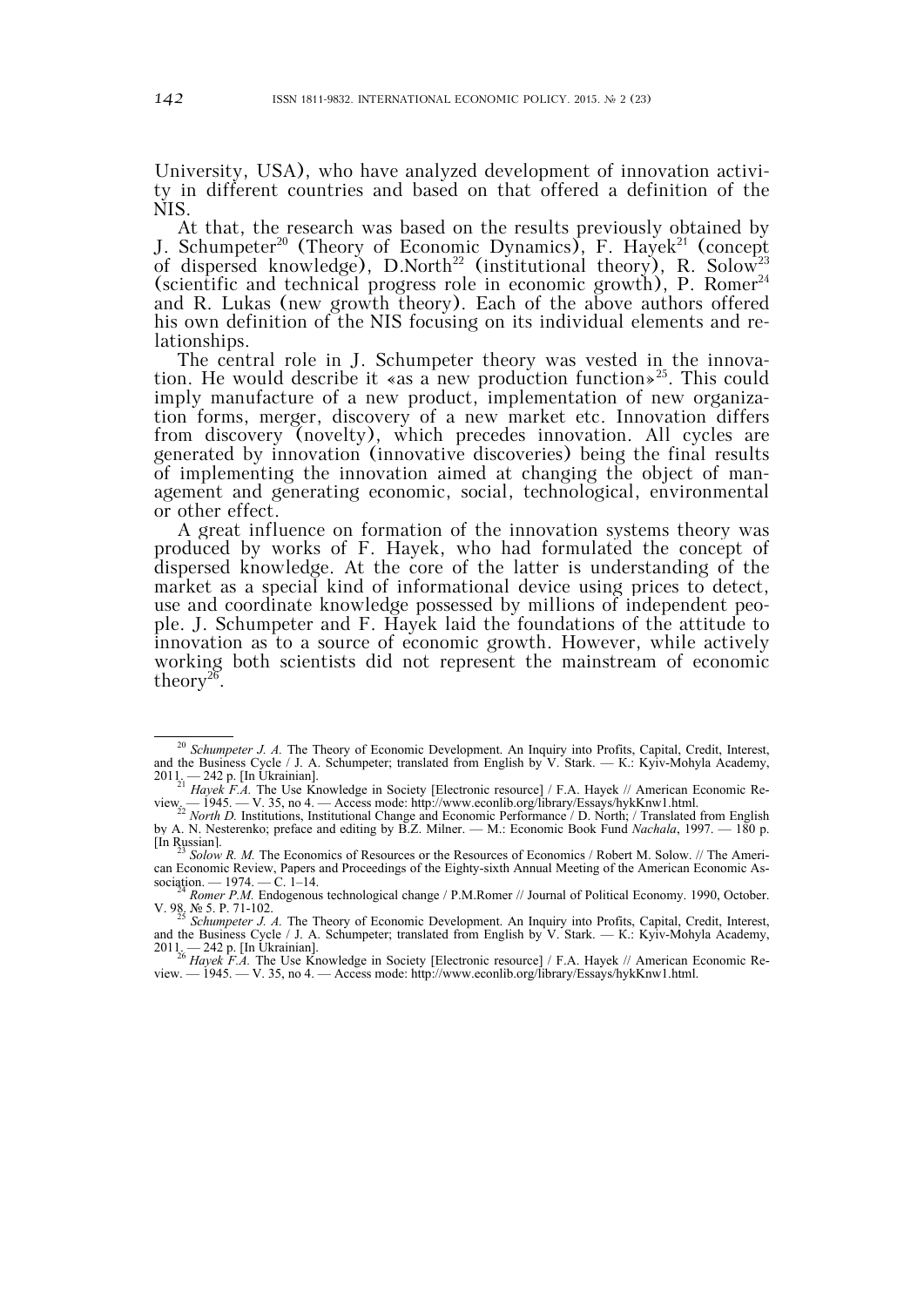Works by D. North $^{27}$  laid the foundation of the national innovation systems theory. His specialty is economic history, while his distinguishing feature implies paying special attention to the interaction of institutional structures and technologies as well as to their joint role in economic and social development. D. North based his conclusions coming from the fact that the institutions set a system of incentives (both positive and negative), thus directing activities of people in a certain way. Therefore, institutions reduce the uncertainty of economic development, making actions of the agents more predictable and performing its primary function – reducing the transactional costs.

Considering the fact that researchers of transactional costs usually come from the fact that institutions define only transaction costs, while the technologies define only transformation costs (i.e. those borne due to 'transformation' of resources vested in land, labour and capital into goods and services, i.e. production costs), D. North develops the idea that institutions also influence the technologies, while also showing examples of complex relationship between transactional and transformational costs.

Technology, in his view, sets only the upper limit of attainable economic growth. In the context of institutional theory, this implies that with zero transactional costs increase of knowledge volume and application thereof should be the key to potential prosperity. Thus, the main aspect missed by neoclassical analysts is the answer to the question why scientific and technological potential in fact accessible to everyone, is not fully implemented, and why such a huge gap between rich and poor countries has been formed<sup>28</sup>.

In the 1980s, P. Romer<sup>29</sup> developed a 'new growth theory' putting technological development at the forefront. According to this theory, the increase of knowledge is endogenous in nature while also linked to economic factors such as improving opportunities for profit growth or education. Thus, the rate of technological change is not stable at all with their velocity largely dependent on the activity carried out by the state and individual companies. Based on the constructed model, P. Romer concludes that countries with a larger amount of accumulated human capital will have higher growth rates. That implies, the scientist researched innovation as a product manufactured by a particular sector

<sup>&</sup>lt;sup>27</sup> *North D.* Institutions, Institutional Change and Economic Performance / D. North; / Translated from English by A. N. Nesterenko; preface and editing by B.Z. Milner. — М.: Economic Book Fund Nachala, 1997. — 180 p. [In

Russian].<br><sup>28</sup> *North D.* Institutions, Institutional Change and Economic Performance / D. North; / Translated from English by A. N. Nesterenko; preface and editing by B.Z. Milner. — М.: Economic Book Fund Nachala, 1997. — 180 p. [In

Russian]. <sup>29</sup> *Romer P.M.* Endogenous technological change / P.M.Romer // Journal of Political Economy. 1990, October. V. 98. № 5. P. 71-102.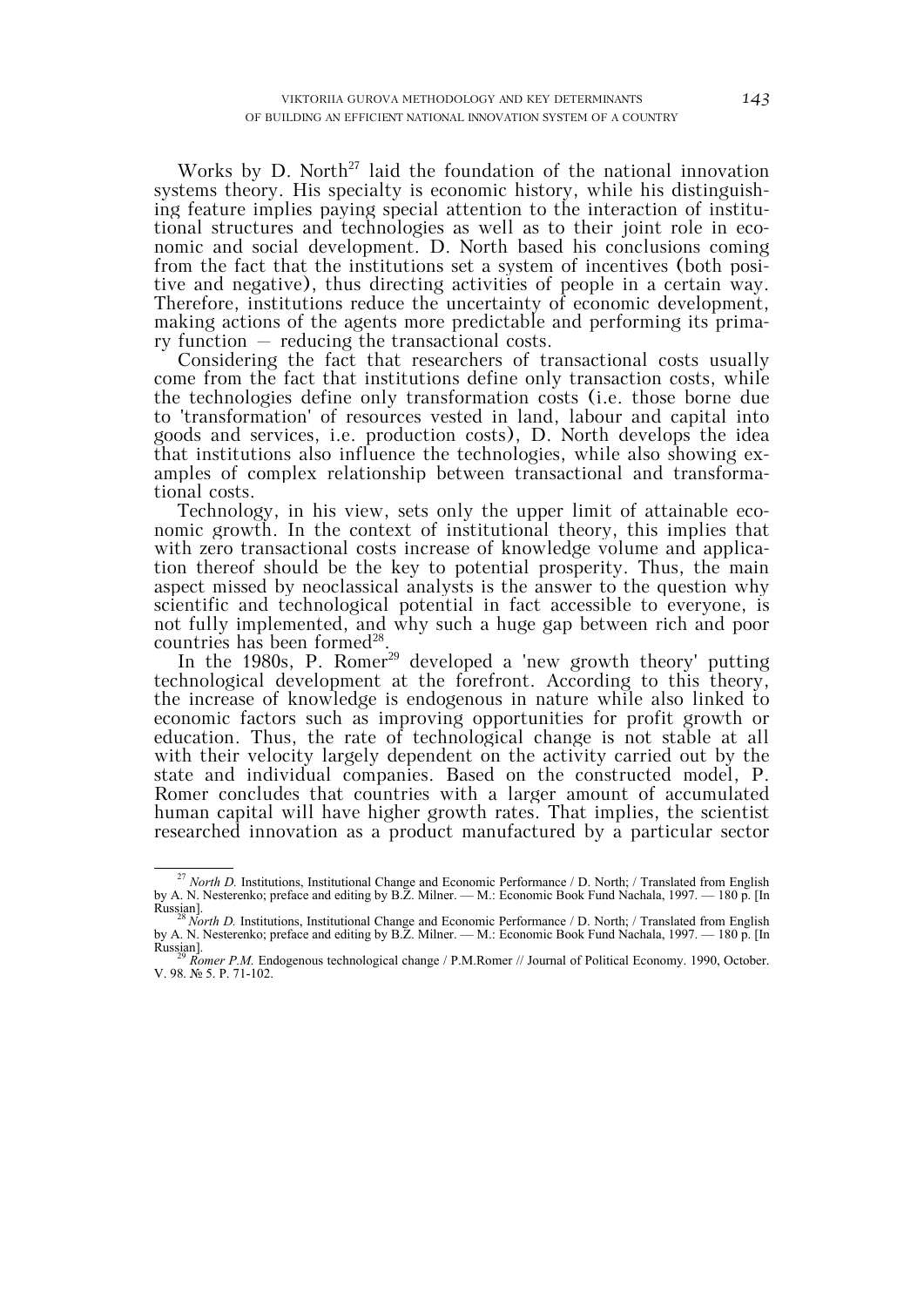of the economy, i.e. directly by the scientific research and development process.

The basis of the national innovation systems theory was formed by works of the aforementioned authors, whereas the concept of an innovation system was first used in 1987 by C. Freeman<sup>30</sup> in his study of technology policy in Japan. C. Freeman described the most important elements of the Japanese innovation system, which provided for the economic success of this country during the post-war period. Today, this scientist is considered the founder of the modern innovation theory, since he was the first to introduce consideration of innovation as an interactive process (a process of interaction) as well as the first to introduce the concept of the national innovation system (NIS) in 1987 as «the combination of private and public sector institutes interacting and initiating, creating and promoting diffusion of new technologies $\mathcal{S}^{31}$ . However, the first serious work dedicated to the innovation system is considered to be the book *National Innovation Systems*, edited by BA Lundvall and published in 1992. The approach to studying technological development in certain countries derived from this concept proved quite attractive on the account of the following:

- the innovation system concept embodies the most advanced understanding of the innovation process;

- the concept reflects important changes both in terms and contents of innovation activity occurring in the last decade;

researches based on the innovation system concept create a promising basis for developing technological and industrial policy.

We consider it necessary to note that despite the fact that the concept of a national innovation system has for decades been actively used by many countries in the development of strategies and programs, yet there is no single approach to defining the essence of the 'national innovation system' concept. Even the founders of the national innovation systems theory used different approaches to interpreting the essence of this concept, which is mainly caused by different approaches, views and research objectives. Thus, R. Nelson concentrated attention on technological innovation, B.-A. Lundvall and C. Freeman also studied institutional, social, educational innovations and organizational changes. For R. Nelson central problems implied those of state scientific and technological policies, opportunities and limitations thereof as well as those of contemporary NIS in countries with different levels of development. R. Nelson demonstrated that comparing experience of different countries in

<sup>&</sup>lt;sup>30</sup> *Freeman C*. The National System of Innovation in Historical Perspective // Cambridge Journal of Economics. — 1995. — № 19 (1), February. — Р. 5-24. 31 *Fagerberg, J.* Innovation: A Guide to the Literature / J. Fagerberg // The Oxford handbook of innovation /

ed.: J. Fagerberg, D.C. Mowery, R.R. Nelson. — Oxford: Oxford Univ. Press, 2006. — Р. 1—26.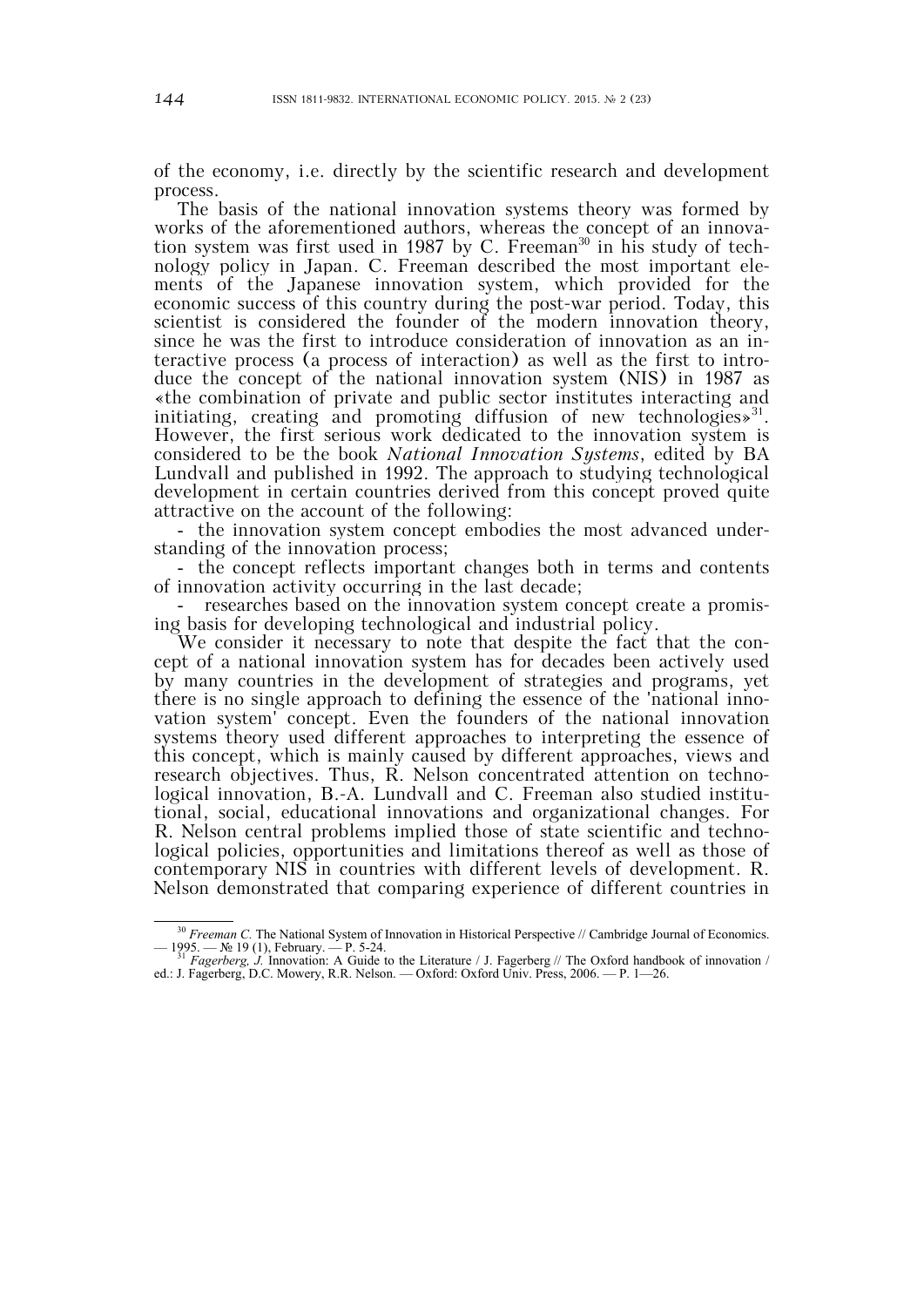terms of historically long periods proved to have yielded the most spectacular results. The founders of the concept agreed to consider a national innovation system as a process and a result of integrating structures diverse in terms of their goals and objectives. Subsequently, the concept has evolved due to the efforts of a large number of researchers<sup>32</sup>.

For example, the famous British economist S. Metcalfe while trying to give the most exhaustive definition of a NIS, suggested to consider it as a set of different institutions that both individually and jointly contribute to the development and provide boundaries for a public policy having impact on the innovation processes. Thus, S. Metcalfe came to a conclusion that NIS should be regarded as a system of diverse institutions that produce, store and transfer knowledge, skills and man-made products used in the development of new technologies<sup>33</sup>.

One should also bear in mind definition of a national innovation system formulated by the Organization for Economic Cooperation and Development (OECD): a set of private and public sector institutions that both individually and jointly ensure development and distribution of new technologies within a given state<sup>34</sup>.

Ukrainian scientist Yu. Bazhal suggests considering the national innovation system as a set of institutional, legal and economic measures stimulating innovative technological changes in the country aimed at ensuring national strategic advantages and efficient international competitiveness both in the domestic and foreign markets. Today, introduction and spreading of information technologies are regarded as efficient innovative technological changes<sup>35</sup>.

By systematizing the views of leading scientists on the definition of a «national innovation system», one could note variability of approaches taken to address the above issues. An overview of literature provided an opportunity to suggest a comparative description of the «national innovation system» definition (Table 1).

Despite the variety of approaches to defining the term, most scientists adhere to common methodological principles:

- a special role in economic development is vested in the knowledge;

- the main factor of economic dynamics is competition between businesses based on innovation;

<sup>&</sup>lt;sup>32</sup> *Yakovets Y.V.* Epochal innovations of the XXI century / Y.V. Yakovets; P. Sorokin-N.Kondratieva International Institute —M.: Economics, 2004. — 444 p. [In Russian].<br><sup>33</sup> *Metcalfe S.* The Economic Foundations of Technology Policy: Equilibrium and Evolutionary Perspectives /

S. Metcalfe// Handbook of the Economics of Innovation and Technological Change. — Oxford (UK)/Cambridge

<sup>(</sup>US): Blackwell Publishers, 1995. — P. 409-512<br><sup>34</sup> National Innovation Systems [Electronic resource] // Economic and Social Data Service International. — Ac-<br>cess mode: http://www.oecd.org/science/inno/2101733.pdf

<sup>&</sup>lt;sup>35</sup> *Bazhal Y.* Development of the national innovation system as a part of Ukrainian information society [Electronic resource].  $\frac{1}{100}$  Access mode: tronic resource]. — Access mode:

http://www.ekmair.ukma.kiev.ua/bitstream/123456789/412/1/Bazhal\_Rozvytok\_natsionalnoi.pdf. [In Ukrainian].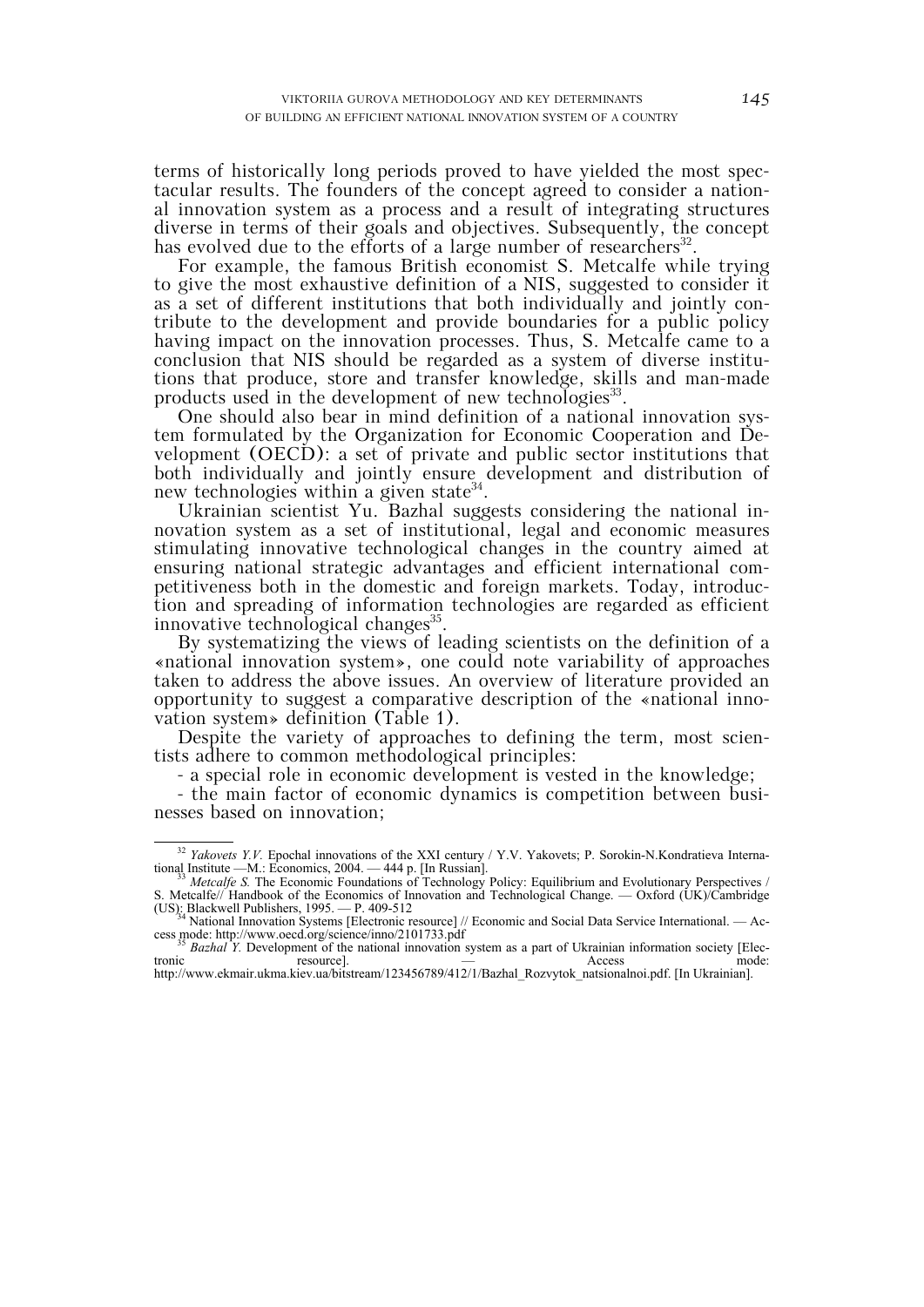- the institutional context of innovation directly influences content and structure thereof.

|                                  | <i>Table 1</i> Comparative Characteristics of Definitions for the National |  |  |  |  |
|----------------------------------|----------------------------------------------------------------------------|--|--|--|--|
| <b>Innovation System Concept</b> |                                                                            |  |  |  |  |
| .                                |                                                                            |  |  |  |  |

| Scientist                     | Definition of the 'national innovation system'                                                                                                                                                                                                                                                                                                                                                                                                                    |  |  |
|-------------------------------|-------------------------------------------------------------------------------------------------------------------------------------------------------------------------------------------------------------------------------------------------------------------------------------------------------------------------------------------------------------------------------------------------------------------------------------------------------------------|--|--|
| C. Freeman <sup>36</sup>      | a system of institutions in the public and private sectors, activities and in-<br>teraction between which are designed to initiate, import, modify and dif-<br>fuse new technologies;                                                                                                                                                                                                                                                                             |  |  |
| B.-A.Lundvall <sup>37</sup>   | a set of elements and ties interacting in terms of production, distribution<br>and use of new economically-efficient knowledge while either found in or<br>originating from the territory of a national state;                                                                                                                                                                                                                                                    |  |  |
| $R.$ Nelson <sup>38</sup>     | a set of institutions whose interaction determines innovative performance<br>(efficiency) of national firms;                                                                                                                                                                                                                                                                                                                                                      |  |  |
| L. Fedulova <sup>39</sup>     | a set of interrelated organizations (bodies) involved in production and<br>commercialization of scientific knowledge and technology within national<br>boundaries, small and large companies, universities, laboratories, incuba-<br>tors and technology parks as a combination of legal, financial and social<br>institutions, providing for innovative processes and being of national<br>origin, while possessing traditions, political and cultural features; |  |  |
| $O.$ Holichenko <sup>40</sup> | a set of national, state-owned, private and public organizations and mech-<br>anisms of their interaction, by virtue of which creation, preservation and<br>dissemination of new knowledge and technologies are carried out;                                                                                                                                                                                                                                      |  |  |
| N. Ivanova <sup>41</sup>      | a set of interrelated organizations (bodies) involved in production and<br>commercialization of scientific knowledge and technology within national<br>boundaries (small and large companies, universities, laboratories, technol-<br>ogy parks and incubators); a set of legal, financial and social institutions<br>providing for innovative processes and being of national origin, while pos-<br>sessing traditions, political and cultural features          |  |  |

In national literature the following main characteristics of a national innovation system are distinguished:

1) systematic nature, i.e. a national innovation system is considered as a combination of elements interacting in a special manner;

2) the institutional aspect, i.e. effect of the existing formal and informal social institutions on the pace and scale of innovation development;

<sup>&</sup>lt;sup>36</sup> *Freeman C*. The National System of Innovation in Historical Perspective // Cambridge Journal of Economics. — 1995. — № 19 (1), February. — Рр. 5—24. 37 *Lundvall B-A.* National Innovation Systems: Towards a Theory of Innovation and Interactive Learning/ B-A.

Lundvall.- London, Printer, 1992. — 317 p.<br>
Shelson R. National Innovation Systems. A Comparative Analysis/ R. Nelson.- New York/Oxford, Oxford<br>
University Press, 1993. — 560 p. University Press, 1993. — 560 p.<br><sup>39</sup> *Fedulova L.* Development of the national innovation system / L. Fedulova, M.Pashuta // Ekonomika

Ukrayiny. — 2005. — No.4. — p. 35-47. [In Ukrainian].<br><sup>40</sup> *Golichenko O.G.* The main factors of the national innovation system development: lessons for Russia / O.G.

Golichenko; Central Economics and Mathematics Institute, RAS. — М. : Nauka, 2011. [In Russian]. 41 National innovation system in Russia and the EU. М.: Central Institute of Science Development Problems at

RAS, 2006. Edited by: V.V. Ivanov (Russia), N.I. Ivanova (Russia), J. Roseboem (Netherlands), H. Hijsbers (Netherlands). [In Russian].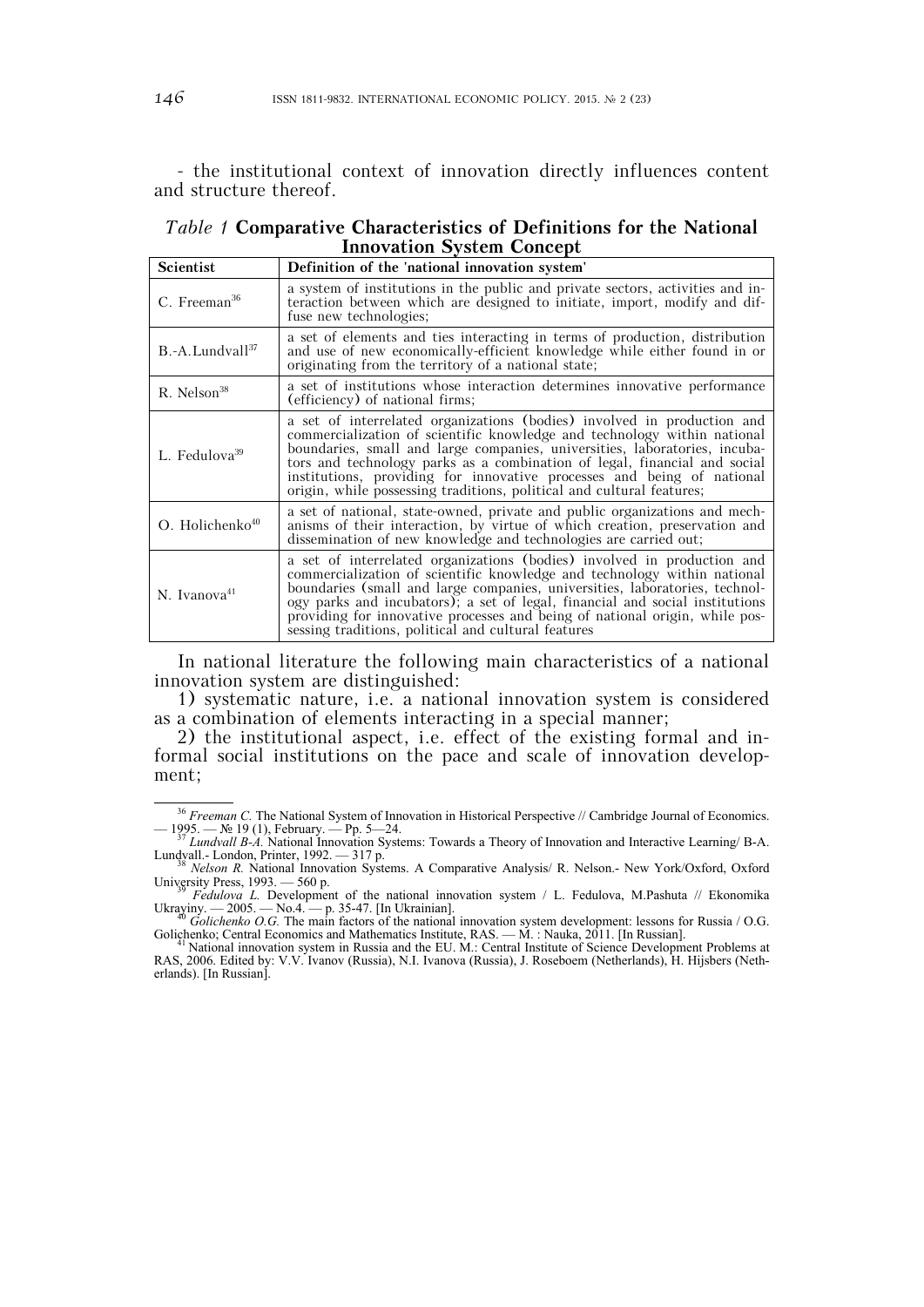3) diffusion of new knowledge and technology as the primary function of a NIS.

Ukrainian scientists emphasize that the effectiveness of innovative processes results from the operation of national innovation systems, including those in the fields of: R&D, education and training, infrastructure; manufacture and institutions of legal, social and financial nature. The NISs provide mechanisms for relations between different companies as well as financing of their activities<sup>42</sup>.

#### **Efficiency of a national innovation system**

Since the early 1990s the concept of national innovation systems tended to be used in studies conducted by international organizations, including OECD, as well as in terms of political programs within individual states. By now, the NIS concept has gained extensive spread in both domestic and foreign science relating to such spheres as: different approaches to defining and classifying innovation by types; researching development of national innovation systems, conceptual apparatus, state innovation policy; studying dynamics of innovation processes; analysis of innovations at the level of a company; development of scientific progress models and accounting for factors characterizing intellectual and innovation activity in development of macroeconomic production functions; developing economic growth models based on innovation; analysis and modelling diffusion of innovations; modelling behaviour in competitive markets with innovation; assessment of the role of regions in the economic development of innovation and innovation policy formation<sup>43</sup>.

The degree of funding for science is considered one of the key characteristics of an innovative country and its preparedness to build a postindustrial society. Thus, under the Lisbon Strategy the European Union has set the goal to allocate gross expenditure on research and development (R&D) amounting to 3% of GDP, with the goal to be supported during the next decade as one of the five key objectives of the Europe 2020 Strategy.

According to OECD methodology, the R&D expenditure is considered in terms of funding sources as follows:

GERD – the country's internal gross expenditure on  $R&D$ ;

 $BERD -$  the country's business sector expenditure on  $R&D$ ;

 $GovERD$  – governmental expenditure on  $R&D$ ;

<sup>&</sup>lt;sup>42</sup> *Antoniuk L.L., Poruchnyk A.M., Savchuk V.S.* Innovations: theory, mechanism of development and commercialization: Monograph. — К.: KNEU, 2003. — 394 p. [In Ukrainian]. 43 *Shepina I.N.* Innovation activities at the regional level: behaviours of regions and their stability. Publishing

and printing center of Voronezh State University, 2012. [In Russian].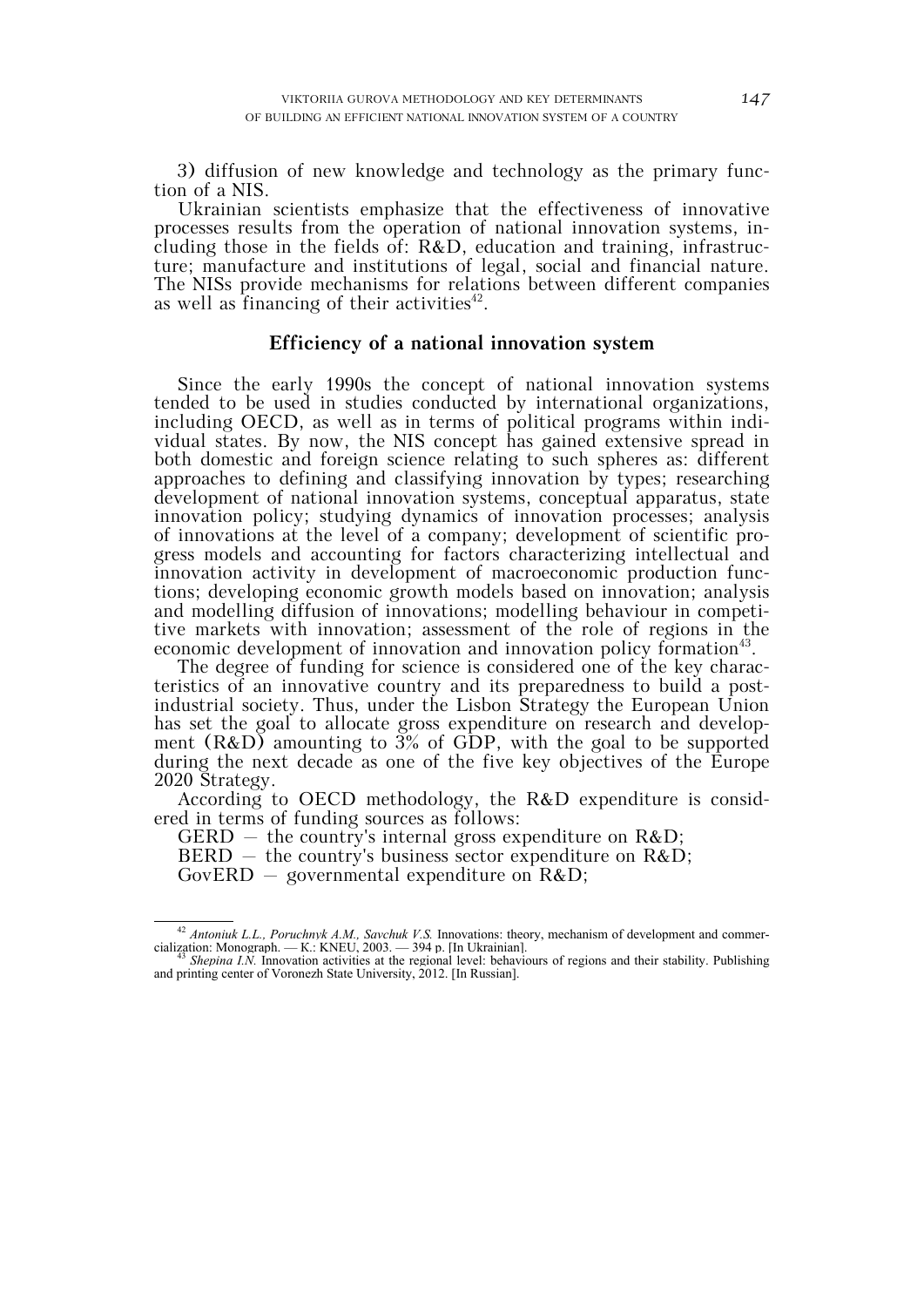HERD – the country's higher education sector expenditure on  $R&D^{44}$ .

Among the EU member states only Finland with the expenditure level of 3.87% of GDP as well as Sweden (3.42%) and Denmark (3.06%) have exceeded the EU goal of 3% of GDP on R&D, while also proving more successful than the United States (2.81%). Another four EU countries, namely Germany (2.82%), Austria (2.76%), France (2.26%) and Slovenia (2.11%) showed higher rates than the average level of the EU-27, although failed to accomplish the 3% goal. In this coordinate system Ukraine reached the general expenditure level on R&D amounting to 0.75% of GDP, which is 2.4 times less than the average of the EU-27 (Fig. 1).



Fig. 1. GERD of countries in 2012, % of GDP<sup>45</sup>.

Among OECD countries, the USA proved the major player with 42% of the GERD in OECD countries in 2012, followed by Japan (15%) and Germany (9%). Since 1999 real expenditure on R&D has been growing most rapidly in Estonia, Korea, Portugal and Turkey with the average annual growth rate of about 10%. Outside the OECD, the average an-

 <sup>44</sup> Guide to OECD Main Science and Technology Statistics [Electronic resource] // Economic and Social Data Service International. — Access mode: http://www.esds.ac.uk/international/support/user\_guides /oecd/sti.asp. 45 OECD Factbook 2013 Economic, Environmental and Social Statistics [Electronic resource] // OECD

iLibrary. — Access mode: http://www.oecd-ilibrary.org/economics/oecd-factbook-2013/expenditure-on-r-ampd\_factbook-2013-60-en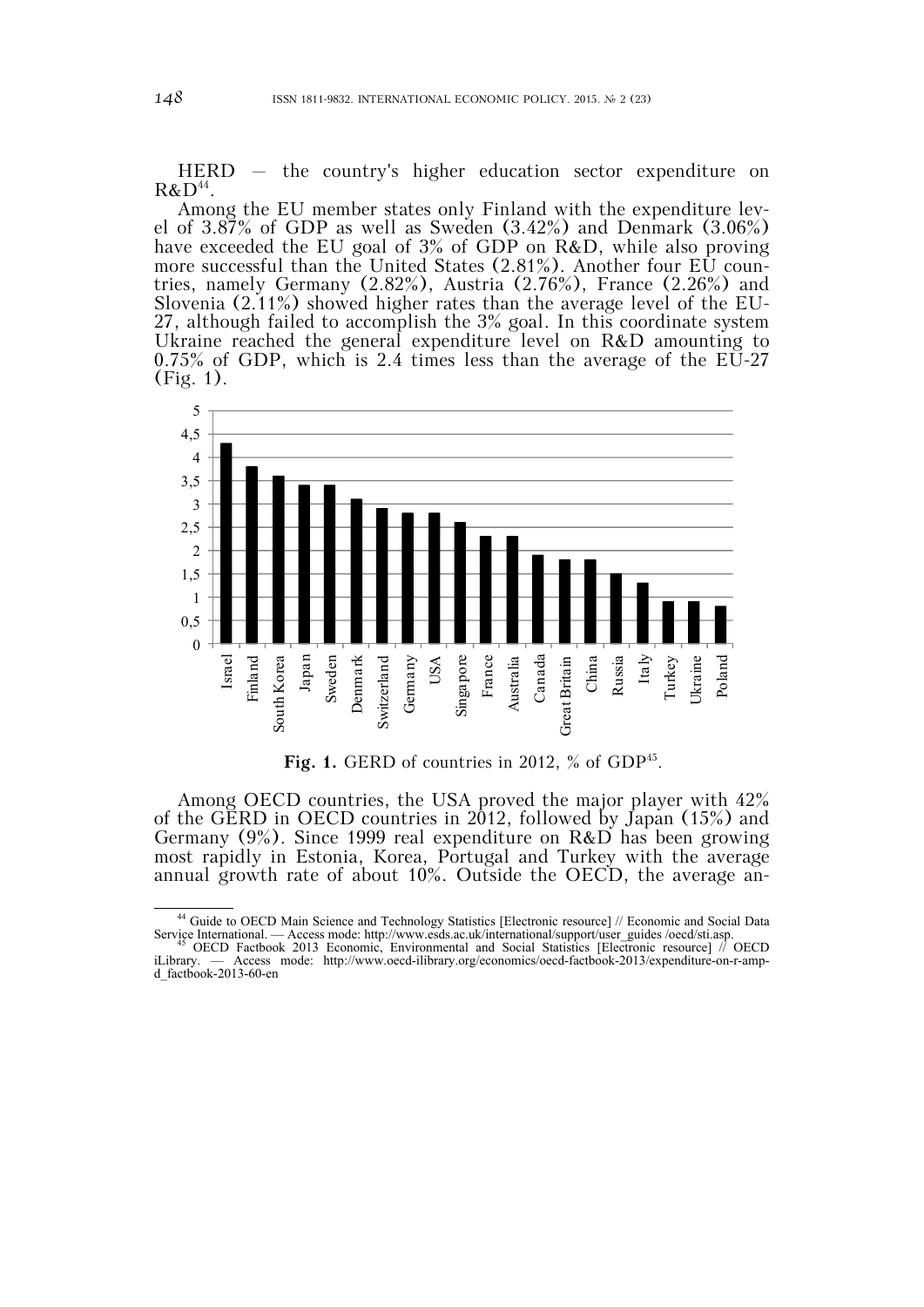nual real growth of expenditure on R&D in China was approaching 20%. Consequently, China ranked second in terms of highest expenditure on  $R&D$ , ahead of Japan since 2009.<sup>46</sup>

In 2013, US expenditure on research and development increased by 1.2% as compared to 2012 (to USD 424 billion, representing 2.66% of GDP), of which budgetary allocations made USD 129 billion (by 1.4% more than in 2012), however the US federal budget draft for 2014 provided for an increase in R&D funding to USD 143 billion. China's expenditure on R&D amounted to USD 220 billion in 2013, which is by 11.6% higher than in 2012, while that of India was circa USD 45 billion, which was by 12% more than in 2012.

According to Fig. 1, the leading countries in terms of GERD in 2012 were Israel, Finland, South Korea, Sweden and Japan, proving that the above countries are willing to spend a significant share of GDP on innovation. However, the high cost of research and development cannot be seen as a guarantee of dynamic and effective development of economy, whereas great importance for that is vested in an efficient national innovation system. To assess the efficiency of national innovation systems, we offer a comparative analysis based on the 'Expenditure on research and development' index and the ranking of countries by the Global Innovation Index.

The Global Innovation Index has been computed since 2007 by INSEAD Business School in collaboration with Alcatel-Lucent, Booz company, Confederation of Indian Industry and the World Intellectual Property Organization. The feasibility of conducting such a specialized global research was grounded by recognizing the key role of innovation as a driving force of economic growth and prosperity. While computing this index a wide range of assessment indicators is used. The global innovation index was recognized as a valuable tool for facilitating publicprivate dialogue, in which politicians, business leaders and other interested parties can assess the status and progress in implementing innovation on a regular basis<sup>47</sup>.

Based on the analysis results presented in Table 2 the following conclusions can be drawn.

Firstly, all countries ranking in the top 10 as regards expenditure on research and development are also leaders (included in the top 20) in terms of the Global Innovation Index, thus implying interrelation between the two indices.

<sup>&</sup>lt;sup>46</sup> Ibid<br><sup>47</sup> *Lihonenko L.* Assessing innovativeness of the economy of Ukraine in the international rankings / L. Lihonenko // Visnyk KNTEU. — 2012. — No.3. — p. 5-22. [In Ukraine].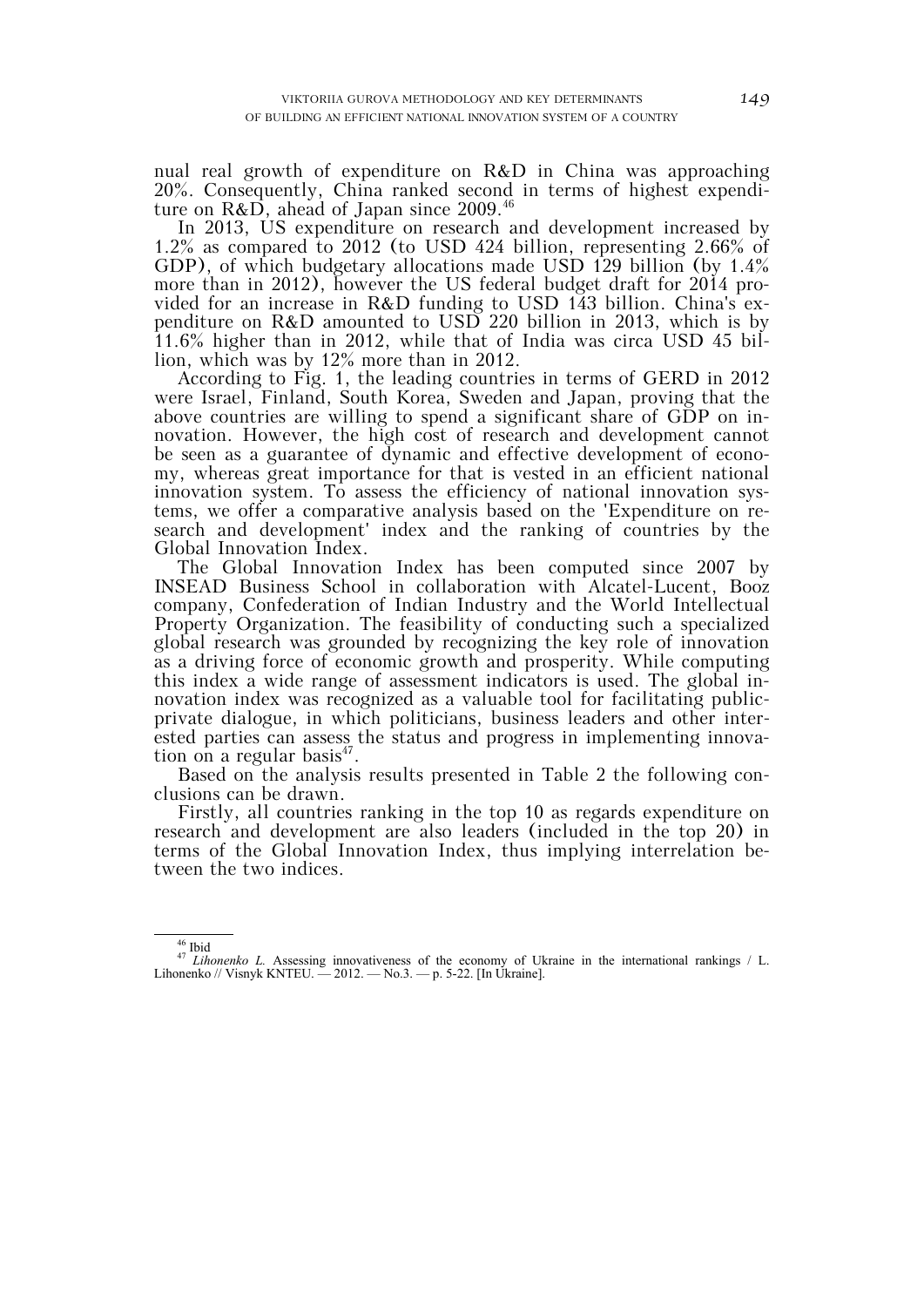| Country     | GERD, % of GDP, 2012 | Global Innovation Index position, 2014 |                     |
|-------------|----------------------|----------------------------------------|---------------------|
|             |                      | Position [143]                         | <b>Points</b> [100] |
| Israel      | 4.3                  | 15                                     | 55.46               |
| Finland     | 3.8                  | 4                                      | 60.67               |
| South Korea | 3.6                  | 16                                     | 55.27               |
| Japan       | 3.4                  | 21                                     | 52.41               |
| Sweden      | 3.4                  | 3                                      | 62.29               |
| Denmark     | 3.1                  | 8                                      | 57.52               |
| Switzerland | 2.9                  |                                        | 64.78               |
| Germany     | 2.8                  | 13                                     | 56.02               |
| <b>USA</b>  | 2.8                  | 6                                      | 60.09               |
| Singapore   | 2.6                  | 7                                      | 59.24               |

*Table 2* **Comparative Characteristics of Countries in Terms of Expenditure on Research and Development and Global Innovation Index Position48**

# **Determinants of development for national innovation systems in the leading countries of the global innovation space**

Secondly, countries such as Great Britain, the Netherlands, Luxembourg and Hong Kong rank among the top 10 Global Innovation Index countries, while not being leaders in terms of expenditure on research and development. These results suggest that their innovative systems produce innovations at small expenditure on research and development, i.e. the innovation systems in these countries are the most efficient. In our opinion, this is possible due to the innovative features of the aforementioned countries. For example, the innovation system of Great Britain has the following features: operation of world-class universities (Oxford, Cambridge, University of London); developed venture capital; a high proportion of the population with higher education; developed 'university – industry' ties; proactive policy of attracting skilled personnel; favourable conditions for business in general. At that, certain shortcomings in the innovation system of the country can also be pointed out: lack of public and private expenditure on research and development and poor coordination between all links in the innovation system<sup>49</sup>.

<sup>&</sup>lt;sup>48</sup> The Global Innovation Index 2014 [Electronic resource]. — Access mode: https://www.globalinnovationindex.org/content.aspx?page=gii-full-report-2014; OECD Factbook 2013 Economic, Environmental and Social Statistics [Electronic resource] // OECD iLibrary. — Access mode: http://www.oecd-

ilibrary.org/economics/oecd-factbook-2013/expenditure-on-r-amp-d\_factbook-2013-60-en<br><sup>49</sup> *Sharov V.F.* The experience of the European Union in creating conditions to increase competitiveness and ef-<sup>49</sup> Sharov V.F. The experience of the European Union in creating conditions to increase competitiveness and efficiency of the national innovation systems / V. Sharov // The world economy and international economic relati  $-2012.$   $-$  No.10 (95)  $-$  P. 205-212. [In Russian].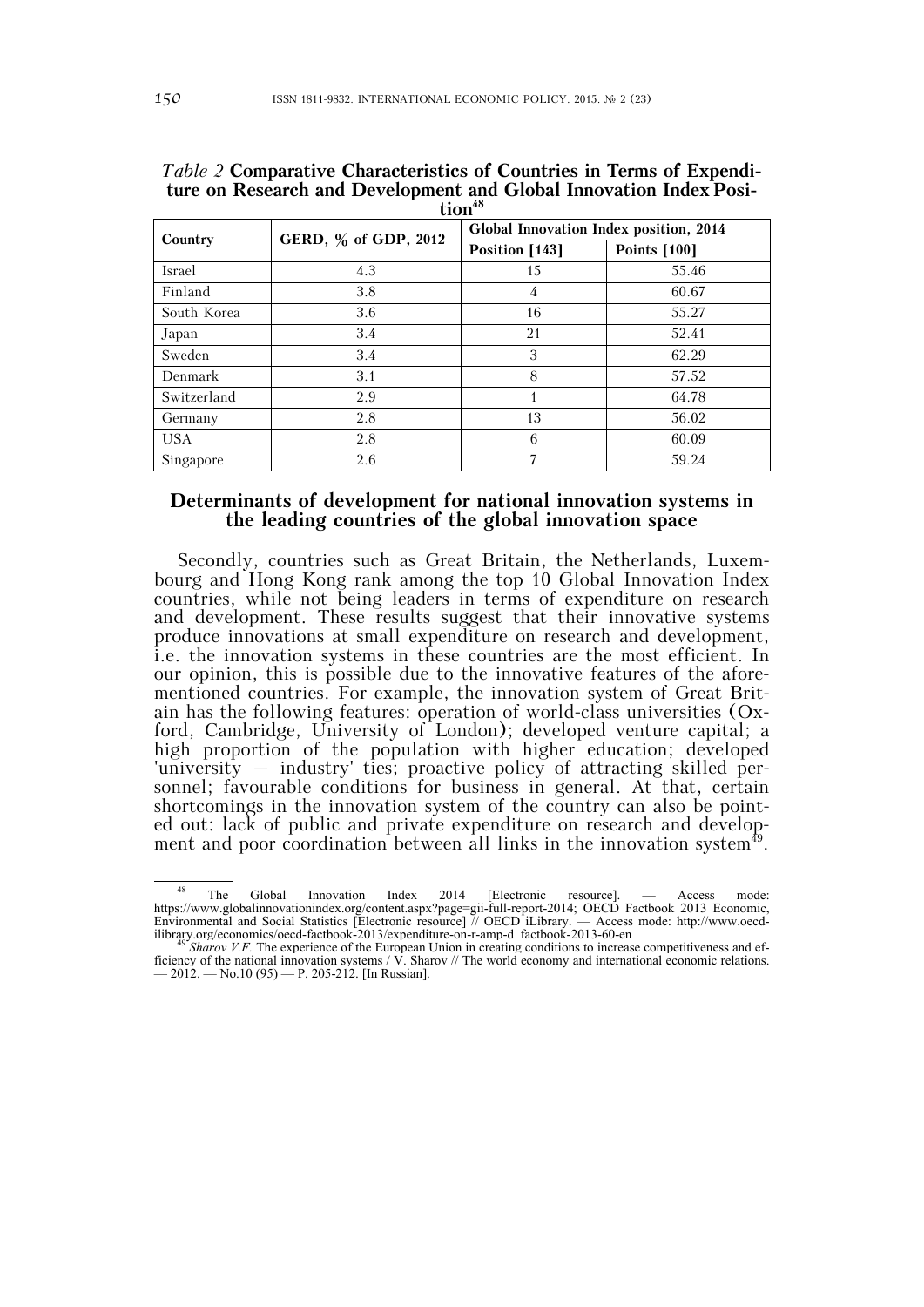The innovation system of the Netherlands is quite similar to that of Great Britain: the world-famous Dutch universities ensure high level and quality of education, specializing in fundamental research in certain areas of scientific knowledge, such as physics and classical studies in Leiden University, economy and the energy issues in Groningen University, administration management and history of science in Amsterdam, etc. The key importance for development of fundamental science is vested in the Royal Netherlands Academy of Arts and Sciences and the Institute of Higher Studies in Wassenaar<sup>50</sup>. Applied research activities in the Netherlands are funded by grants and programs of Dutch multinational corporations such as Royal Dutch Shall, Unilever, and Phillips. The so-called public-private partnership is also actively developing as do high technology development projects, such as technology park at the University of Twente, the biotech park in Leiden, Brainport Technopark in Eindhoven, the centre for optimization in the oil and gas industry in Delft and the Energy Valley in Groningen, the primary purpose of which is to develop energy saving technologies and alternative fuel<sup>51</sup>.

Formation of scientific, technology and innovation areas of Hong Kong began in the 1990s. The innovation system of this country is of export nature based on the combination of scientific and technological parks comprising five main clusters. The country's leaders work to create conditions for innovation. The related incentives include: availability of capital for companies engaged in innovation activities, developing programs to attract the best foreign scientists, formation of the legal framework in the field of innovation. The main problem of the NIS in Hong Kong might be low accessibility of venture financing $52$ .

Thirdly, we should point out the US, Singapore and the Nordic countries (Finland, Sweden, Denmark) occupying high positions in terms of both indices, which indicates efficiency of the innovation systems in these countries. Among the features of US innovation sphere development one should name emergence (virtually independent of the federal government) of the innovation sphere main institutions (such as parks and venture capital funds). Another feature of the US innovation sector is exceptionally high activity of small innovation companies. This is largely due to the existence of special government programs to support these companies, as well as sophistication and availability of venture capital

 $50$  Innovation policy: European experience and recommendations for Ukraine. — Volume 1. Key features of innovation policy as a basis for developing measures to promote innovation, guiding Ukraine to the knowledge-based competitive economy — a comparison of the situation in the EU and Ukraine. EU Project «Improvement Strategies,

Policies and Regulation in Ukraine». — К.: Feniks, 2011.- 214 p. [In Ukrainian]. 51 *Roggema R., Dobbelsteen A. van den, Stegenga K.,* Pallet of Possibilities: Spatial Team, Grounds for Change, <sup>51</sup> Roggema R., Dobbelsteen A. van den, Stegenga K., Pallet of Possibilities: Spatial Team, Grounds for Change, 150 p. (Province of Groningen, 2007).<br><sup>52</sup> *Krasovskaya O., Griga V.* Innovation in Eastern Europe and Centra

Problemy Nauki. — 2011. — No. 8. — P. 36–42. [In Russian].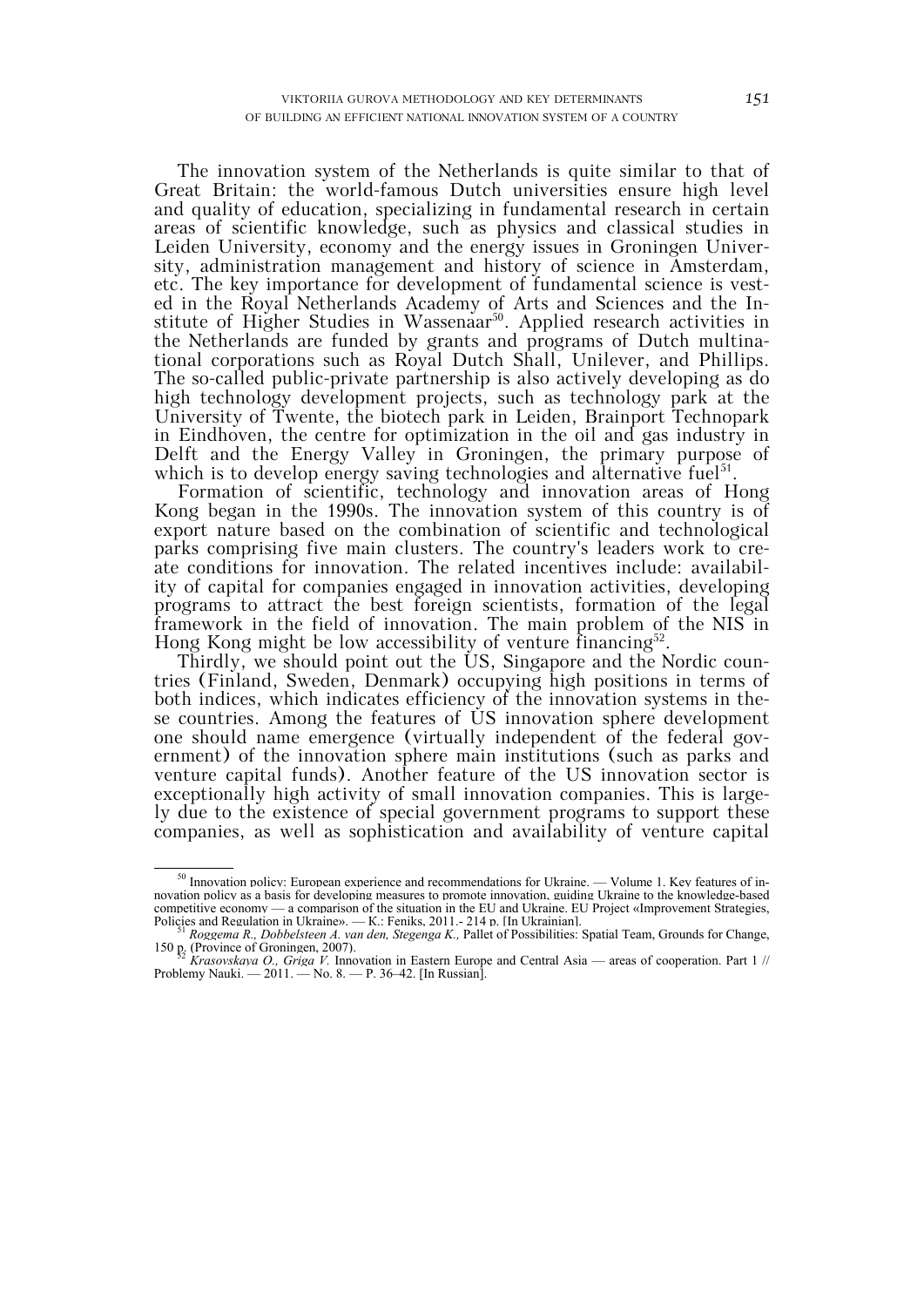being the main source of financial resources. In the US, the innovative cluster development is fully transferred to the level of the states and the federal government can not directly influence the decision-making process, although providing financial support and thus having certain influence on the situation in the regions. It should also be noted that over the last decade federal influence in the field of innovation has been growing<sup>53</sup>.

The US universities have large land holdings as well as significant financial funds and receive funding for scientific research from the public sector. Besides, universities can implement technology transfer to industry by using venture capital. The important role is vested in the national laboratories, being large institutions engaged in various areas of applied science. There are also the so-called 'think tanks', i.e. research organizations involved in both fundamental and applied research, representing innovative clusters historically formed in the US during the past few decades, the main objective of which is to motivate universities, scientific and research centres as well as companies to create and commercialize innovative technologies.

Innovation systems of small European countries (Sweden, Netherlands, Denmark, Switzerland, Finland) are similar to Ukraine in terms of innovative development, where the emphasis is made on development of basic research. The difference is that in the Nordic countries this is performed by the leading universities, whereas in Ukraine an important place in the innovation system is occupied by research institutes of the National Academy of Sciences. In Sweden and in the Netherlands there are higher studies institutes, while applied researches in small European countries are funded primarily through grants and joint projects with large transnational corporations. However, active participation in the financing of research and development is shown also by the small and medium businesses. Of great importance are also regional projects in high technology, using the US Silicon Valley as a model<sup>54</sup>.

The peculiarity of NIS formation in Finland is that it is a typical example of transition from an industrial resource-oriented industry to high technology and ICT. The world history has very few of such examples. At that, the origin of modern Finnish economy is based on 'userproducer' relationship between forestry companies as the first users of high technologies and the emerging engineering, electrical engineering and ICT sector companies.

 $\frac{53}{100}$  At the dawn of the knowledge economy (world practices of scientific development and innovation)/ editor-inchief A.A. Dynkin, A.A. Dagayev. М.: Institute of World Economy and International Relations of RAS, 2004. [In

Russian].<br><sup>54</sup> National innovation system in Russia and the EU. M.: Central Institute of Science Development Problems at National Institute of Science Development Problems at National Institute of Science Development Probl RAS, 2006. Edited by: V.V. Ivanov (Russia), N.I. Ivanova (Russia), J. Roseboem (Netherlands), H. Hijsbers (Netherlands), p. 280. [In Russian].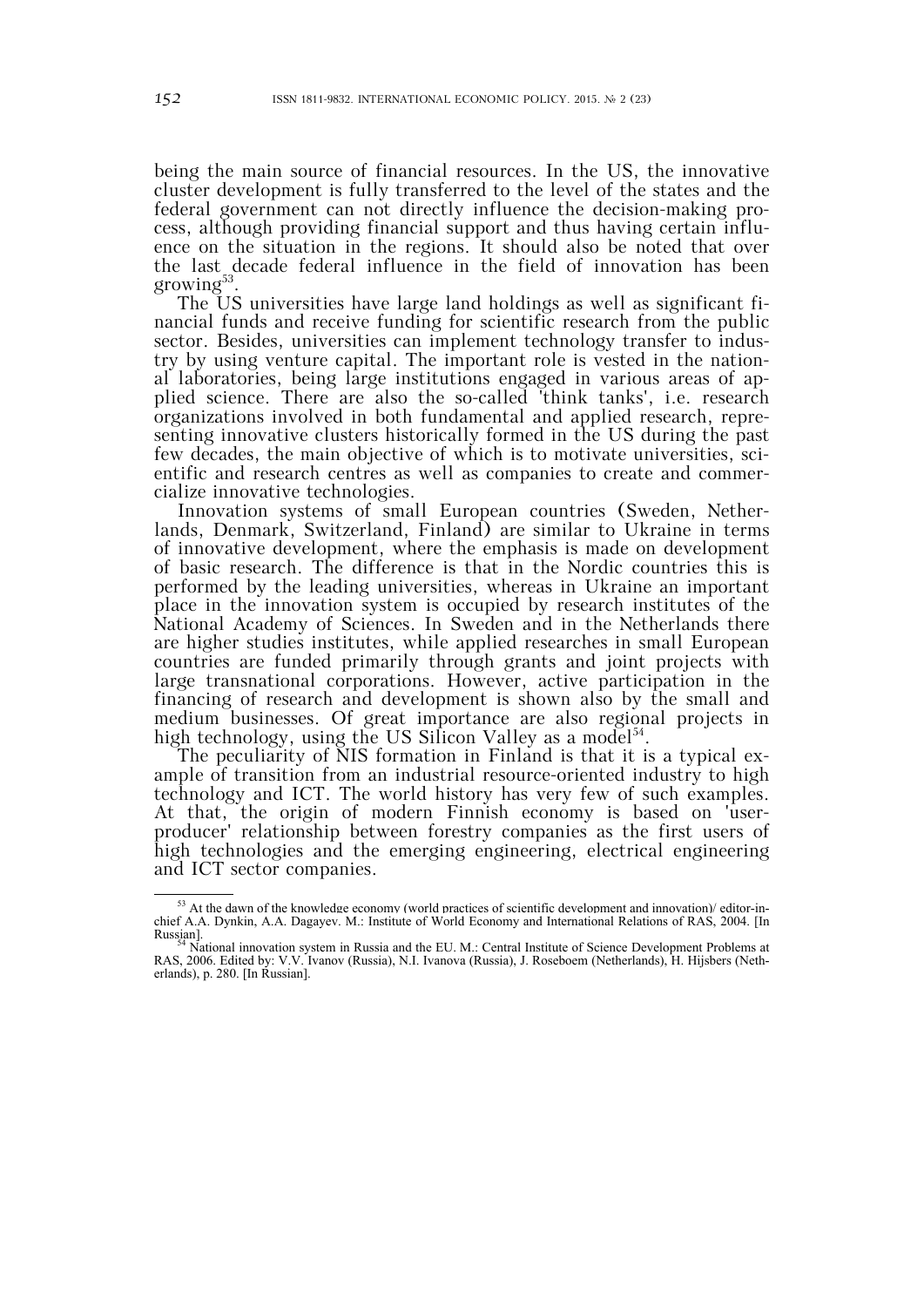Revival of the Finnish industry owes much to liberalization of trade and cancelling cash flow restrictions, which caused significant influx of investment in general and inflow of foreign capital in particular. Despite the fact that public funding of  $R&D$  has increased significantly over the past two decades, its relative share of all investments in R&D is gradually being reduced. A growing portion of funds for research and development comes from private foundations – today their share is 70%. The role of political institutions and organizations in the development of the Finnish knowledge economy is also quite important. Their main feature is clear distribution of functions performed by each of the organizations in the national innovation system<sup>55</sup>. At that, they listen keenly to the opinion of private initiatives aimed at strengthening cooperation between various innovative agents. This cooperation allowed to link basic research and applied R&D with business development and commercialization of innovations.

The Finnish innovation system comprises scientific research units of commercial firms, universities, research institutes, technology transfer centres, as well as governmental agencies involved in pursuing technology and innovation policy. In addition, the process of technological innovation implies interaction of companies with third parties for development and exchange of different information, knowledge and other resources. Examples of a third-party organization include professional and continued education institutions, investment banks and economic associations<sup>56</sup>.

Fourthly, despite the high rates of expenditure on research and development such countries as Israel, South Korea and Japan are not included in the top 10 ranking of the Global Innovation Index, which may indicate lack of efficiency as regards NIS performance in these countries. That is, there are certain shortcomings restricting effective use of investments allocated for research and development. For example, in Japan the bulk of basic research is carried out in universities and governmental laboratories. However, the degree of implementation remains insufficient. A significant part of the applied scientific and technical projects is performed (with their outcomes remaining) in the laboratories of large industrial corporations, without providing the project outcomes to potential users within the industry. The required coordination between the public basic research and private sector's applied projects is not always ensured. The main share of expenditure on  $R\&D$  in

<sup>&</sup>lt;sup>55</sup> Finland as a knowledge economy. The elements of success and lessons for other countries / edited by Karl J. Dalman et al.; translated from English.; World Bank. — M.: Ves mir, 2009. — 170 p. [In Russian]. 56 At the dawn of the knowledge economy (world practices of scientific development and innovation)/ editor-in-

chief A.A. Dynkin, A.A. Dagayev. М.: Institute of World Economy and International Relations of RAS, 2004. [In Russian].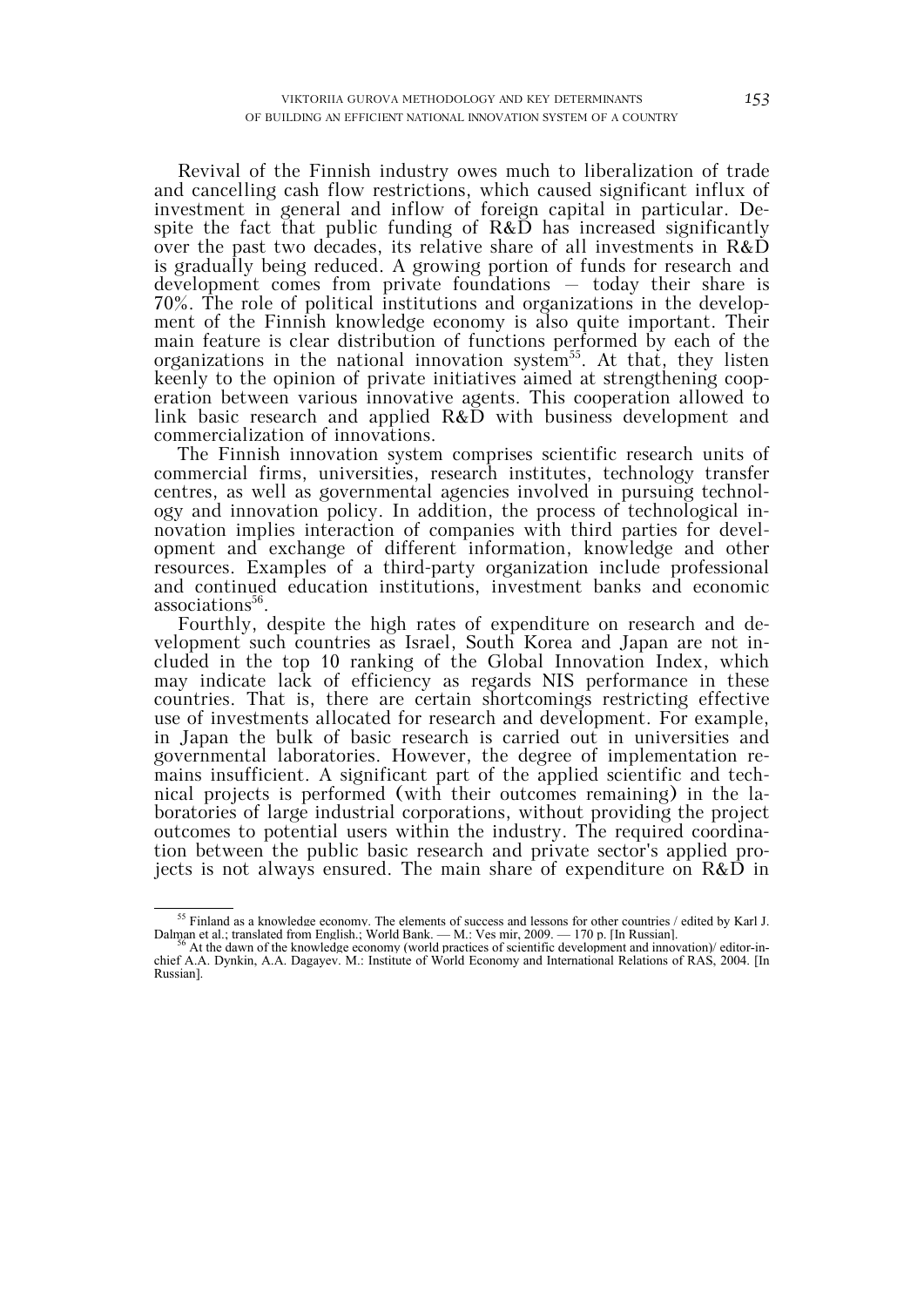Japan is vested in the private sector. This approach has provided for Japan's greatest success precisely in those areas of technological progress associated with production of mass demand consumer goods. In the field of basic research and non-mass production Japan notably lags behind other developed countries<sup>57</sup>.

In Israel, the innovation economy concept practically borders on the intellectual property, since there is no large-scale innovation business in the country. As one of the main tools of innovation policy Israel uses international funds for innovation support. A powerful tool for developing own profitable projects that is also used by Israel is the system of grants for R&D, in terms of which the state co-funds technology commercialization projects in different proportions depending on the stage of project development. One can distinguish between the following important features of this system: availability of grants and promptness of decision-making on financing.

The results of investment and innovation development of Ukraine for the last years imply enhanced role of targeted public policy focused on maintaining integrity of the innovation process – from scientific development to investment in mass production. This has contributed to improving Ukraine's position in the Global Innovation Index (GII) and the Global Competitiveness Index (GCI) ratings. At the international level, Ukraine ranked 63 among 141 countries in the GII 2012 rating compared to position 60 among 125 countries in 2011. The factors determining quality of innovation include the higher education development level and the research and development status:

- by the level of higher education development Ukraine ranked 34th in 2012 (39th in 2011), while particularly in terms of higher education coverage of population it ranked 8th, and in terms of the share of graduates majoring in science and engineering the country took position 19;

- assessment of the research and development sphere includes three indicators: the number of researchers per 1 million of population  $-$ Ukraine's position was 44; expenditure on  $R&D$  – position 37, and the quality of research institutes – Ukraine ranked 69;

- as regards productivity of scientific research, in 2012 Ukraine took position 30 (against 40 in 2011), including in terms of the following indicators: creation of new scientific knowledge characterized by the number of patents and scientific articles – Ukraine's position was 21; knowledge diffusion – position 55; impact of knowledge – position 66 (Fig.  $2^{58}$ .

 <sup>57</sup> *Avdokushin Y.F.* Japan's National Innovation System / Y.F. Avdokushin // Voprosy novoi ekonomiki. —  $2010$  — No. 4(16). — P. 39-53. [In Russian].<br><sup>58</sup> Scientific and technological sphere of Ukraine [Electronic resource]. — K.: State Agency for Science, Inno-

vation and Informatization of Ukraine, 2013. — 25 p. — Access mode: http://www.dknii.gov.ua/?q=system/files /buklet\_2013.pdf. [In Ukrainian].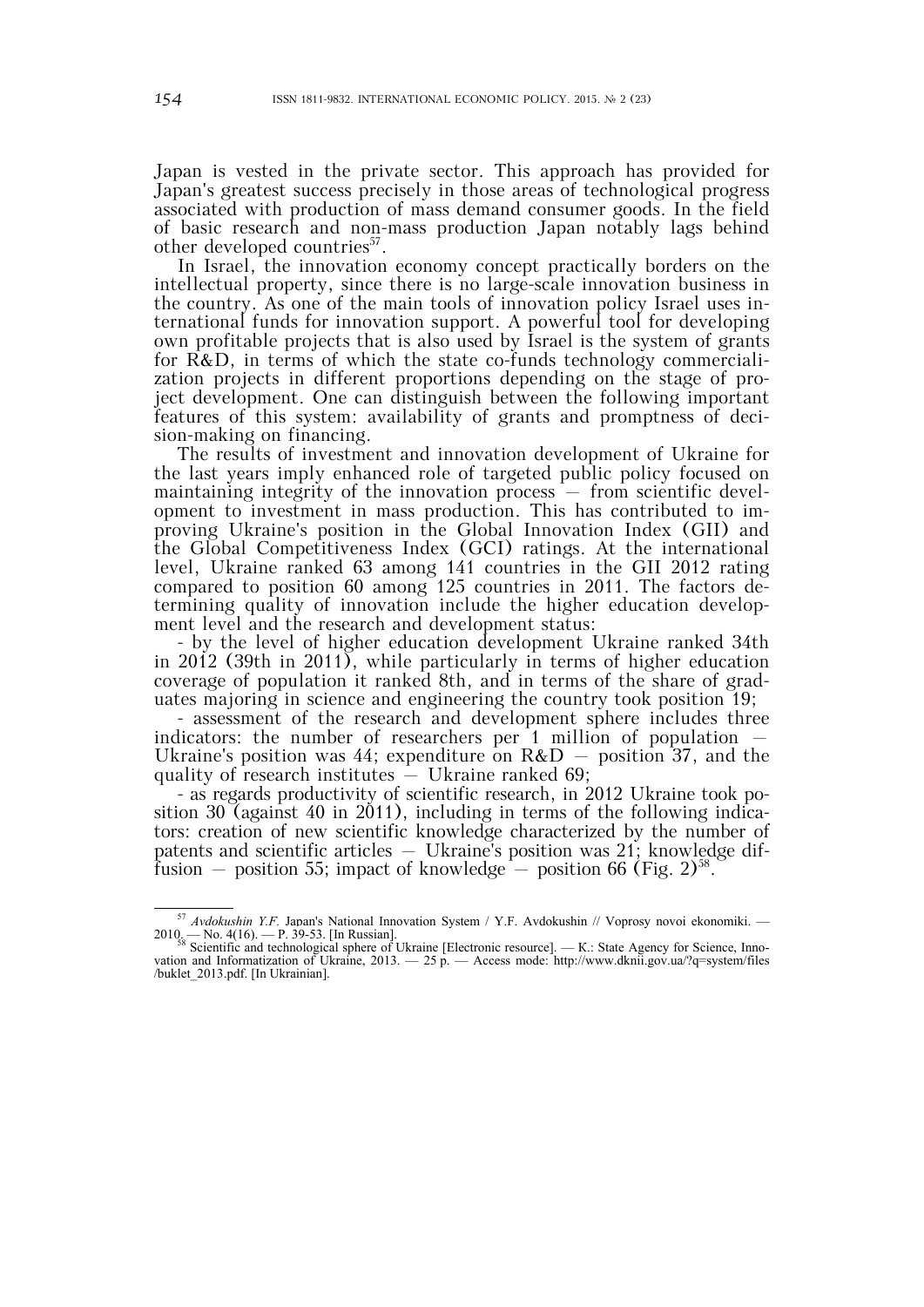



The significant shortcoming of the current innovation policy in Ukraine is the striving to pursue it aimed at covering a very broadly outlined innovation sphere. In fact, the state has no clear concept of the national innovative priorities. Often, the state budget envisages channelling funds to the sectors that ought to generate financial resources for innovative breakthroughs themselves, instead of being consumers of the finances. Also noteworthy is the absence of clear formulations as to development of priority technologies, including IT.

## **Conclusions**

The study carried out shows that there is no unified optimal model for development and operation of a national innovation system for scientific research and innovation management. However, there is a set of practical solutions that can be more or less adapted for providing the overall satisfactory level of the national innovation system performance.

Thus, based on the study results and analyzing positioning of countries depending on the level of expenditure on research and development as well as positioning by the Global Innovation Index, the degree of NIS efficiency in the leading countries of the global innovation space was determined allowing to formulate their features being drivers of the active and effective performance of the innovation systems in the said countries.

In our opinion, Ukraine's priority in the national innovation system restructuring should be the re-orientation of information and knowledge flows from research centres to all other elements of the economic sys-

 $\frac{59}{59}$  The Global Innovation Index 2012 [Electronic resource]. — Access mode: http://www.globalinnovationindex.org/gii/main/fullreport/index.html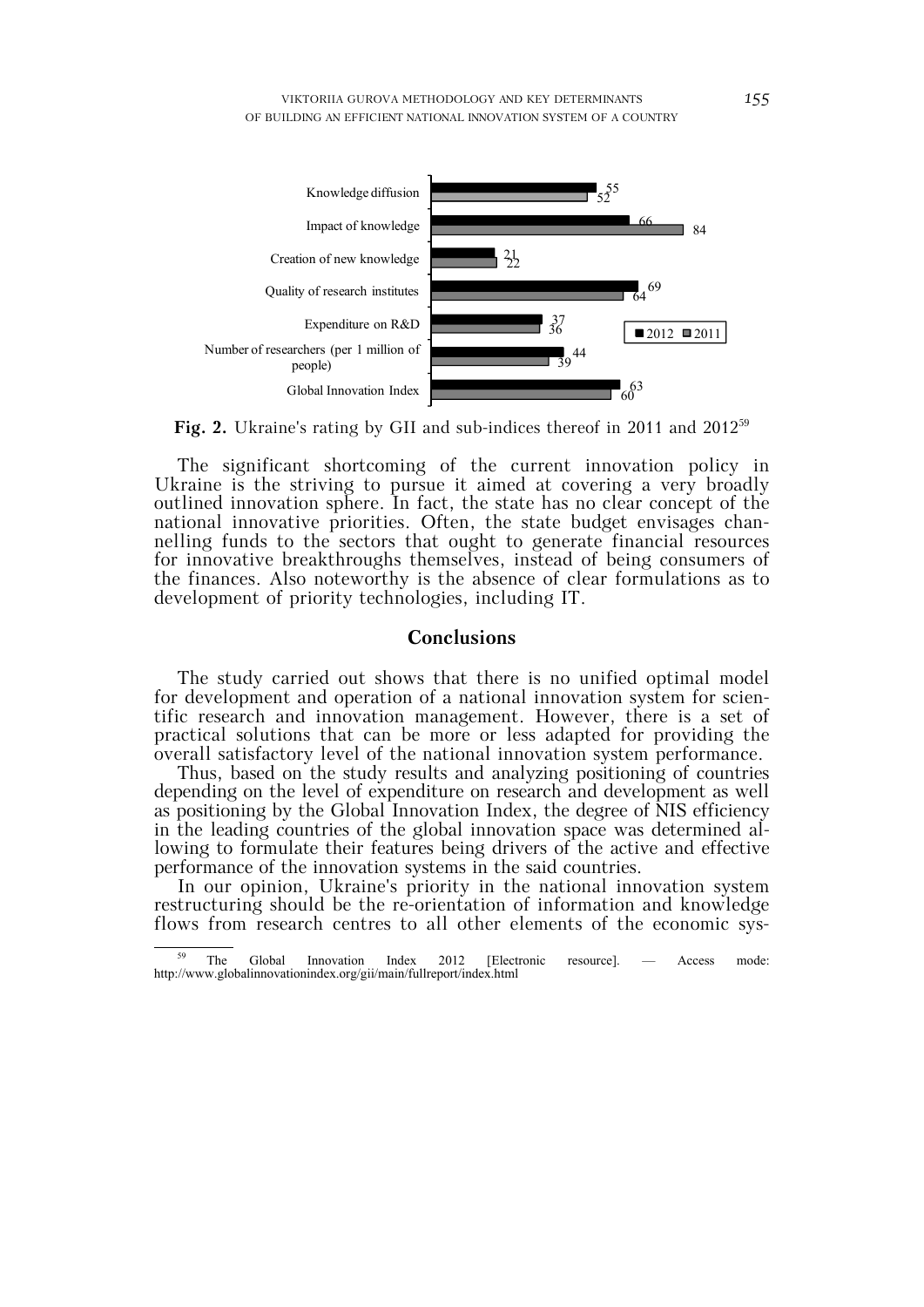tem, since according to B.-A. Lundvall and S. Borras, the attention focus of the innovation policy, as opposed to scientific and technological ones, is moving from universities and technology industries toward all elements of the economic system, influencing the innovation process.<sup>60</sup>

Given the current state of the national innovation system, its development determinants could comprise the following:

- establishment of research centres at the leading universities;

- legislative parity as regards conditions of innovation performance for all agents  $-$  both private and public;

- establishing science and technology development priorities at the state-level;

- development of relationship between higher education institutions and industry;

- building effective mechanisms of cooperation between the state, science and business;

- transferring a portion of administrative functions in the field of innovation to the regional level aimed at decentralizing managerial network;

- building a network-based system of cooperation between the national innovation system elements on mutually beneficial, agreed and parity terms along with working out a common development strategy;

- intensification of inter-sectoral cooperation between the national innovation system agents;

- establishing regional higher educational institutions to enhance industrial development of regions;

- governmental support of targeted and grant funding for innovative projects.

For Ukraine, the use of these recommendations can become a basis of formation and development of an efficient national innovation system further acting as a driver for improving competitiveness of the national economy in the world.

#### **References**

1. *Antoniuk L.L., Poruchnyk A.M., Savchuk V.S.* Innovations: theory, mechanism of development and commercialization: Monograph. – К.: KNEU, 2003. – 394 p. [In Ukrainian].

2. At the dawn of the knowledge economy (world practices of scientific development and innovation) / editor-in-chief A.A. Dynkin, A.A. Dagayev. М.: Institute of World Economy and International Relations of RAS, 2004. [In Russian].

3. *Avdokushin Y.F.* Japan's National Innovation System / Y.F. Avdokushin // Voprosy novoi ekonomiki.  $-2010. -$  No. 4(16).  $-$  P. 39-53. [In Russian].

 <sup>60</sup> *Lundvall, B.-A.* Science, Technology, and Innovation Policy / B.-A. Lundvall, S. Borras // The Oxford handbook of innovation / ed.: J. Fagerberg, D.C. Mowery, R.R. Nelson. — Oxford: Oxford Univ. Press, 2006. — Р. 599—627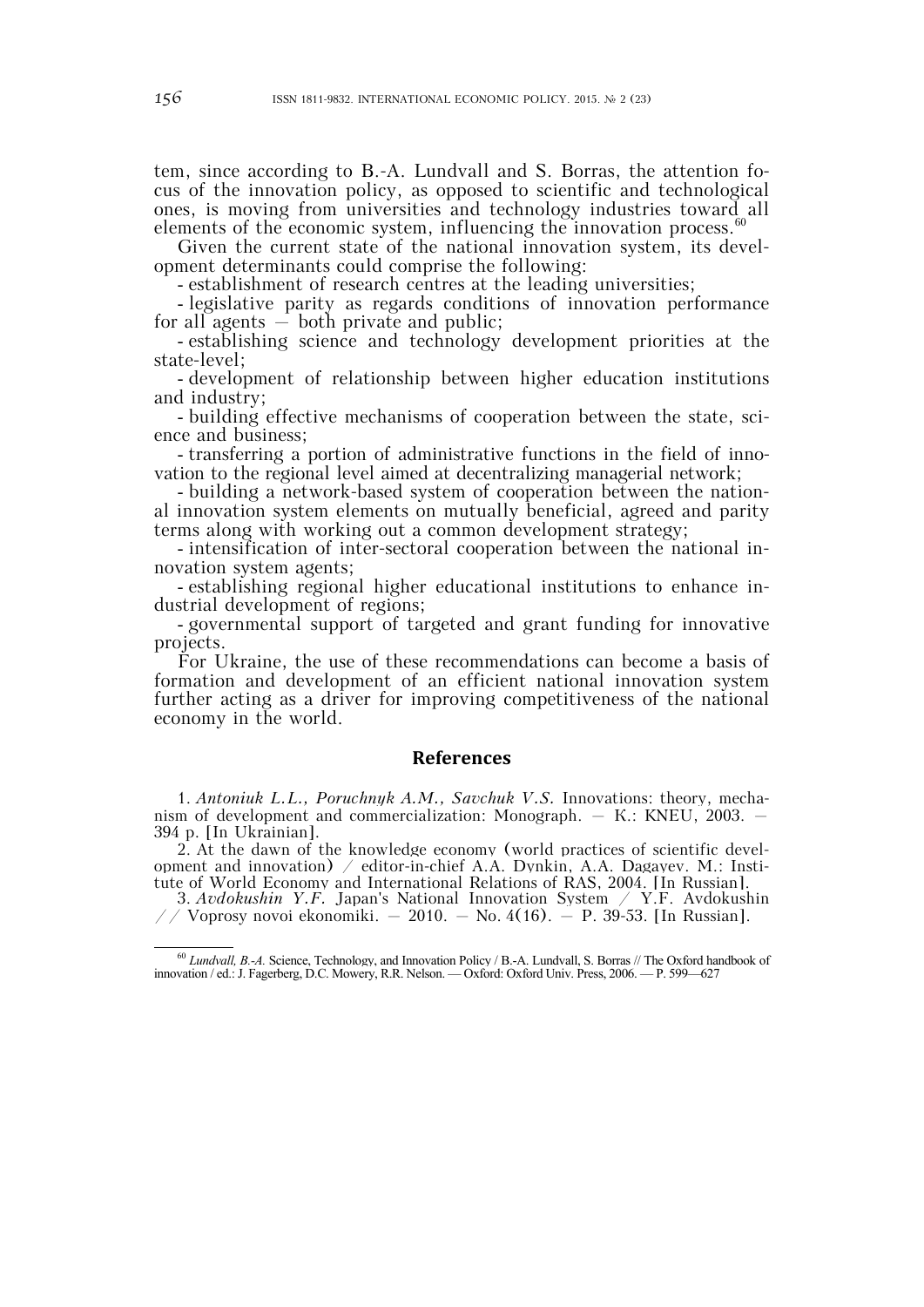4. *Bazhal Y.* Development of the national innovation system as a part of Ukrainian information society [Electronic resource]. – Access mode: http://www.ekmair.ukma.kiev.ua/bitstream/123456789/412/1/Bazhal\_Rozvy tok\_natsionalnoi.pdf. [In Ukrainian].

5. *Fagerberg, J.* Innovation: A Guide to the Literature / J. Fagerberg // The Oxford handbook of innovation  $\angle$  ed.: J. Fagerberg, D.C. Mowery, R.R. Nelson.  $-$  Oxford: Oxford Univ. Press, 2006.  $-$  P. 1 $-26$ .

6. *Fedirko O.* National innovation system as state innovation policy subject [Electronic resource]. – Access mode: http://www.iepjournal.com/ journals/6/2007\_03\_Fedirko.pdf. [In Ukrainian].

7. Fedulova L. Development of the national innovation system  $\angle$  L. Fedulova, M.Pashuta  $\angle$  / Ekonomika Ukrayiny. – 2005. – No.4. – P. 35-47. [In Ukrainian].

8. Finland as a knowledge economy. The elements of success and lessons for other countries / edited by Karl J. Dalman et al.; translated from English.; World Bank. – М.: Ves mir, 2009. – 170 p. [In Russian].

9. *Freeman C.* The National System of Innovation in Historical Perspective // Cambridge Journal of Economics. – 1995. –  $\mathcal{N}_2$  19 (1), February. –  $\mathcal{P}_1$ , 5–24.

10. *Golichenko O.G.* The main factors of the national innovation system development: lessons for Russia / O.G. Golichenko; Central Economics and Mathematics Institute, RAS. – М. : Nauka, 2011. [In Russian].

11. Guide to OECD Main Science and Technology Statistics [Electronic resource] // Economic and Social Data Service International. – Access mode: http://www.esds.ac.uk/international/support/user\_guides /oecd/sti.asp.

12. *Hayek F.A.* The Use Knowledge in Society [Electronic resource] / F.A. Hayek  $\sqrt{7}$  American Economic Review. – 1945. – V. 35, no 4. – Access mode: http://www.econlib.org/library/Essays/hykKnw1.html.

13. Innovation policy: European experience and recommendations for Ukraine. – Volume 1. Key features of innovation policy as a basis for developing measures to promote innovation, guiding Ukraine to the knowledge-based competitive economy – a comparison of the situation in the EU and Ukraine. EU Project «Improvement Strategies, Policies and Regulation in Ukraine». – К.: Feniks, 2011.  $-214$  p. [In Ukrainian].

14. *Krasovskaya O., Griga V.* Innovation in Eastern Europe and Central Asia – areas of cooperation. Part 1 // Problemy Nauki. – 2011. – No. 8. – P. 36– 42. [In Russian].

15. *Lihonenko L.* Assessing innovativeness of the economy of Ukraine in the international rankings  $\angle$  L. Lihonenko  $\angle$  Visnyk KNTEU. – 2012. – No.3. – p. 5-22. [In Ukrainian].

16. *Lundvall B-A.* National Innovation Systems: Towards a Theory of Innovation and Interactive Learning / B-A. Lundvall. - London, Printer,  $1992. - 317$  p.

17. *Makohon Y.V.* Prospects for regulation of innovation activity in Ukraine / Y.V. Makohon // Problems and prospects of innovation activity development in Ukraine: Materials from the 5th International Business Forum (Kyiv, March 22, 2012) / editor-in-chief A.A. Mazaraki  $-$  K. : Kyiv. Nat. univ. of trade and econ., 2012. – 297. (p. 170-172). [In Ukrainian].

18. *Metcalfe S.* The Economic Foundations of Technology Policy: Equilibrium and Evolutionary Perspectives  $\angle$  S. Metcalfe  $\angle$  / Handbook of the Economics of Innovation and Technological Change. – Oxford (UK)/Cambridge (US): Blackwell Publishers,  $1995 - P$ .  $409-512$ .